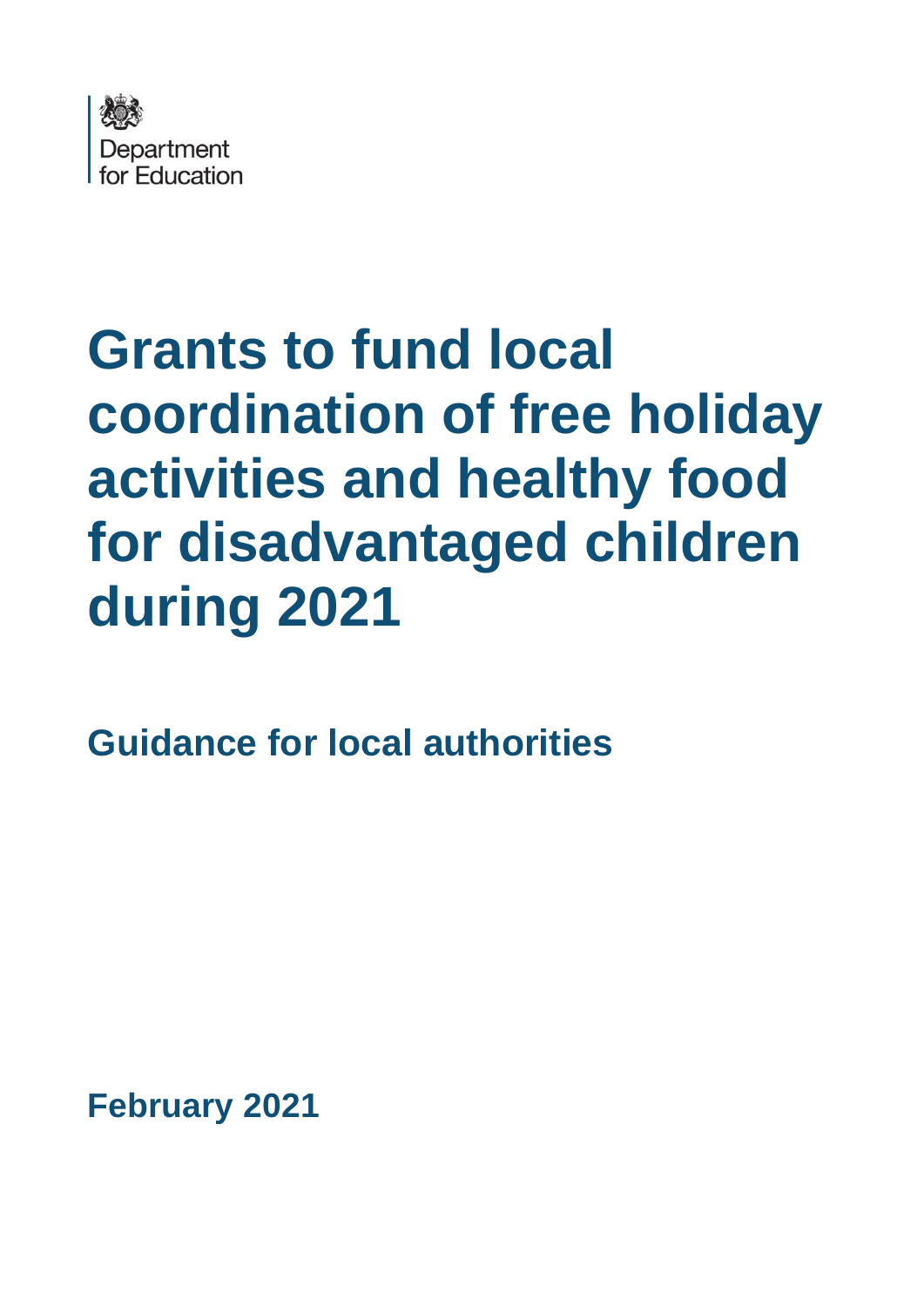## **Contents**

| Context                               | 4                             |
|---------------------------------------|-------------------------------|
| Background                            | $\overline{4}$                |
| Aims and objectives                   | $\overline{4}$                |
| Coordination of HAF programme         | 5                             |
| Funding                               | $\overline{7}$                |
| Eligibility                           | 9                             |
| Community and voluntary organisations | 10                            |
| Standards for holiday provision       | Error! Bookmark not defined.0 |
| Impact of Covid-19                    | Error! Bookmark not defined.2 |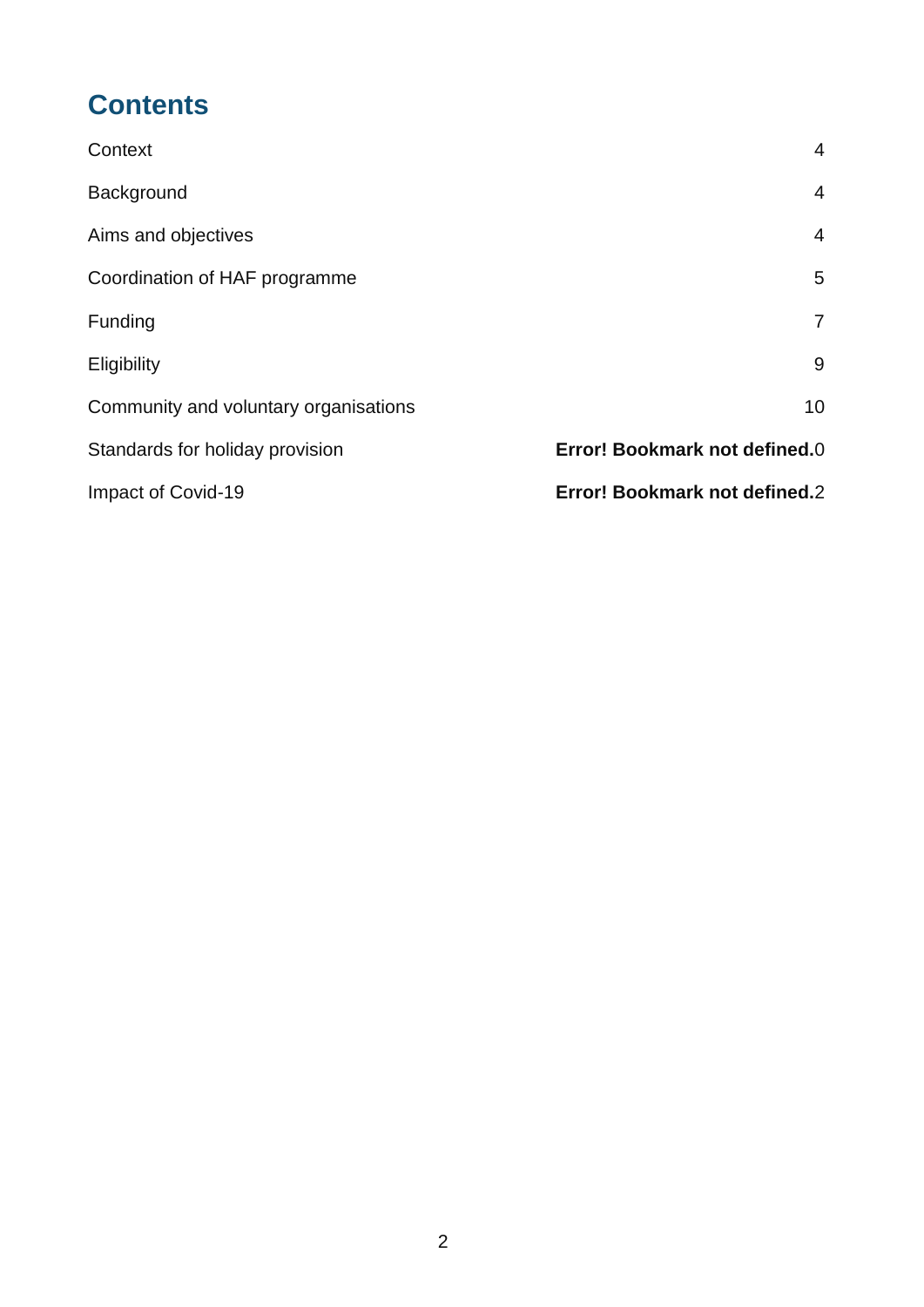# **Change log**

|     | Version   Issued date | Page<br>number | Changes made to LA guidance 2021            |
|-----|-----------------------|----------------|---------------------------------------------|
| 1.0 | February 2021         |                | Final version issued to begin 2021 delivery |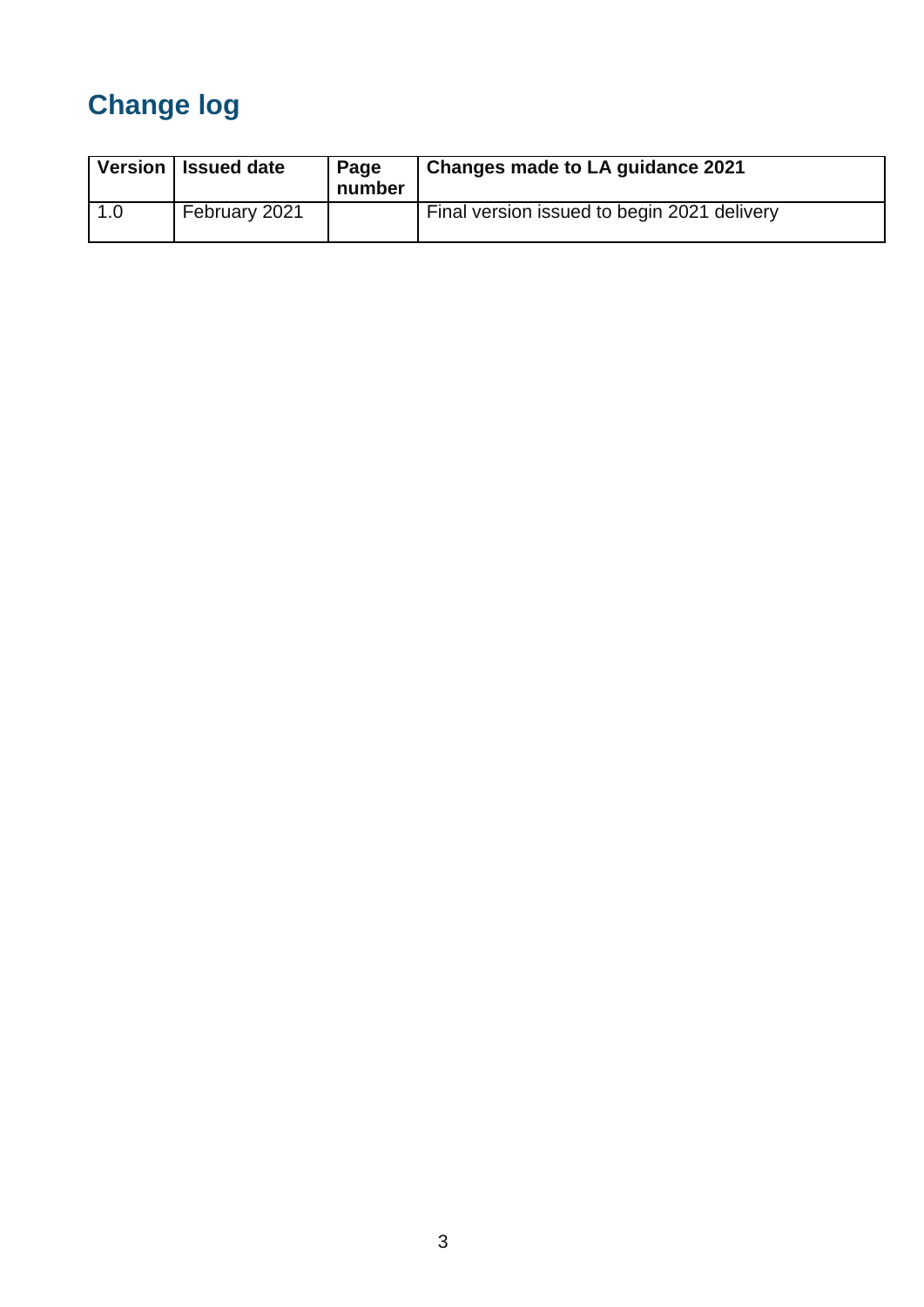#### **Context**

- 1. This document provides information for local authorities delivering the Holiday Activities and Food programme (HAF) in 2021.
- 2. On 8 November 2020, the Government announced that the Holiday Activities and Food programme, which has provided healthy food and enriching activities to disadvantaged children since 2018, will be expanded across the whole of England in 2021.
- 3. The programme will cover the Easter, summer and Christmas holidays in 2021, and we will make up to £220m available to local authorities for the programme. It will be available to children in every local authority in England and will build on the success of the local holiday programmes that the Government have been funding since 2018.

#### <span id="page-3-0"></span>**Background**

- 4. School holidays can be particular pressure points for some families because of increased costs (such as food and childcare) and reduced incomes. For some children that can lead to a holiday experience gap - with children from disadvantaged families less likely to access organised out-of-school activities; more likely to experience 'unhealthy holidays' in terms of nutrition and physical health and are more likely to experience social isolation.
- 5. Free holiday clubs are a response to this issue and evidence suggests that they can have a positive impact on children and young people. It also shows they work best when they provide consistent and easily accessible enrichment activities, when they offer more than just breakfast or lunch, and when they involve children (and parents) in food preparation.

#### **Aims & objectives**

- 6. In 2021, we will be providing grant funding to all local authorities across England to coordinate free holiday provision - including healthy food and enriching activities - for children who receive benefits-related free school meals. It will be optional for eligible children to attend this provision if they wish.
- 7. As was the case in previous years, the focus of the programme will be on children eligible for benefits-related free school meals. Local authorities are asked to ensure that the offer of free holiday club provision is available for all children eligible for free school meals in your area though we would not expect all eligible children to participate.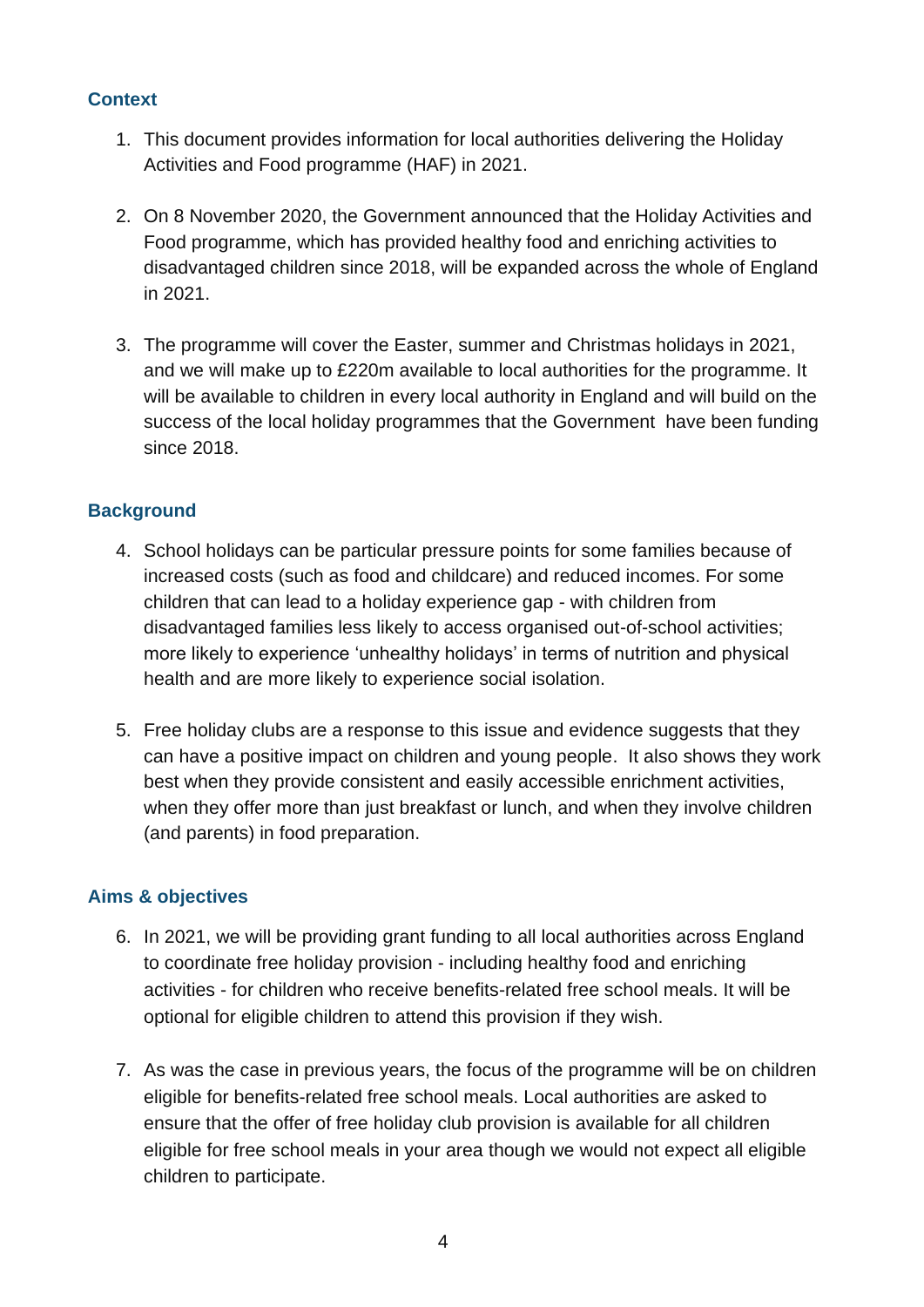- 8. The aim of the programme is to make free places available to children eligible for free school meals for the equivalent of at least four hours a day, four days a week and for six weeks a year. This would cover four weeks in the summer and a week's worth of provision in each of the Easter and Christmas holidays in 2021.
- 9. Local authorities and their providers will have flexibility about how they deliver this level of provision to best serve the needs of children and families in their area. For example, in the Christmas and Easter holidays, local areas could spread a week's worth of provision across a two-week period. In the summer, you may wish to spread the equivalent number of hours over a longer period. There will also be flexibility in how the programme can be delivered to older children, for example it might be later in the day or through shorter sessions.
- 10.We also encourage local authorities to make the holiday clubs available to any children not eligible for free school meals, who can pay to attend. This might be through operating bespoke provision, or operating as part of already existing holiday provision in the area, with the likelihood of a mixed arrangement depending on the local supply and demand for provision.

#### **Coordination of HAF programme**

- 11. Local authorities will receive grant funding to deliver the HAF programme in their area. This will cover the provision of the free holiday places and the coordination of the programme locally. Some local authorities may coordinate it themselves, and others may choose to work with another organisation to coordinate the provision on their behalf. We recognise and greatly value the important role that community and voluntary organisations have played in this programme over the last three years, and we encourage all local authorities to work with a wide range of partners in the delivery of this programme.
- 12. Based on the experiences of our HAF coordinators in previous years, we believe the key elements of the role of coordinating holiday provision should involve:
	- a. mapping the holiday provision in your area to ensure that holiday provision exists and is supporting the areas of greatest need;
	- b. establishing a steering group to support implementation and delivery that should include representatives from a wide range of local bodies, including local police and other uniform services, local public health officials, school leaders, youth services, social services, charities and the voluntary sector: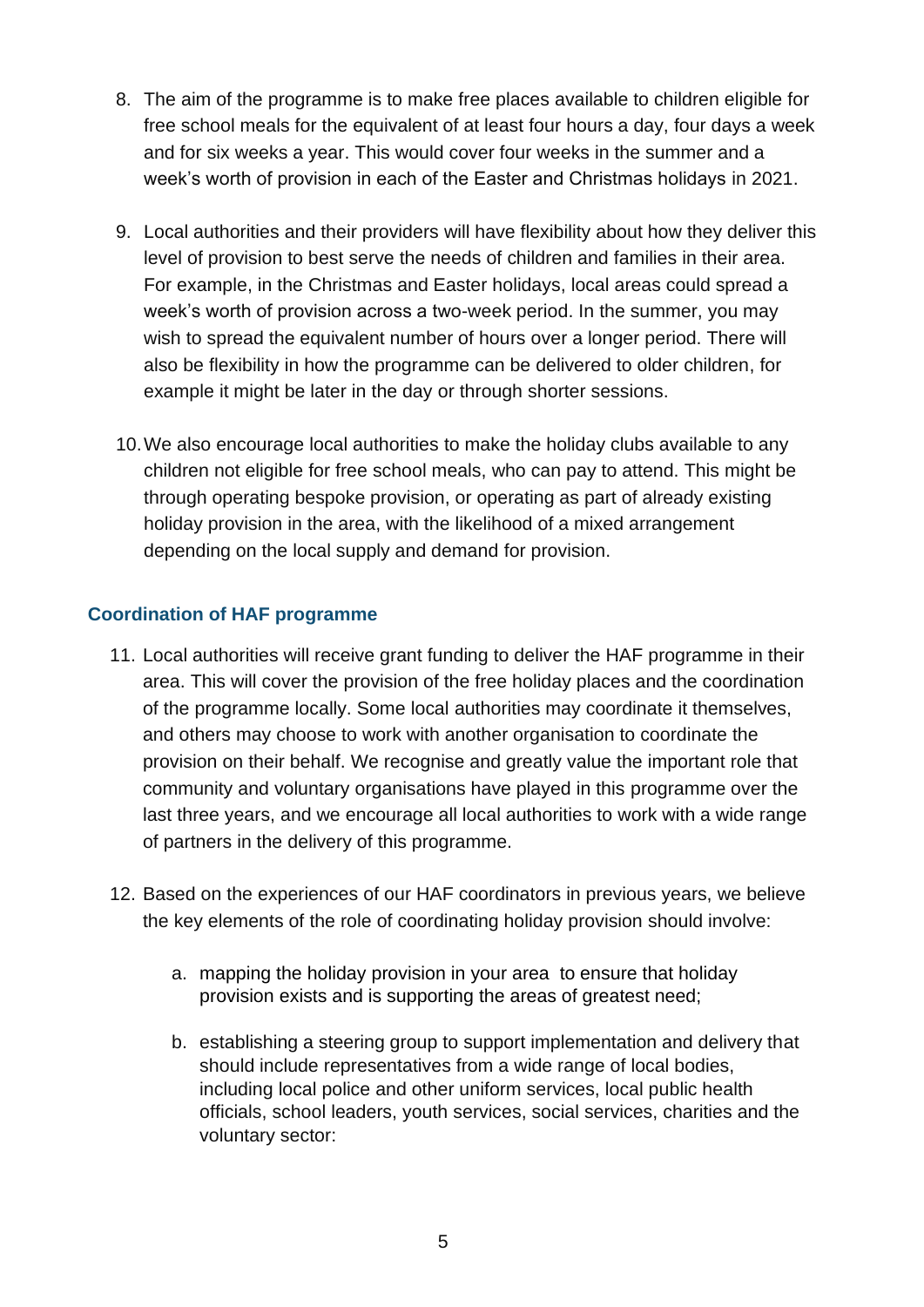- c. drawing in wider support to enhance the local programme, for example bringing in funding from other sources such as philanthropists, sponsors, food providers as well as supermarkets and local businesses providing these organisations fit with the values and aspirations of the programme;
- d. developing a local plan for provision in your area, based on what you know about local supply and demand;
- e. ensuring that sufficient, adequate provision is available across your area for children with SEND/additional needs;
- f. awarding funding to holiday club providers in order to ensure there is enough provision to meet demand;
- g. supporting all providers to meet our framework of standards (including safeguarding requirements and meals that meet school food standards) and to improve the quality of their provision;
- h. working with families to reduce dependency by providing nutritional education for children and educating families around purchasing and preparing healthy meals on a sustainable basis;
- i. promoting and advertising provision, including working with local schools and other agencies to encourage the most at need children to attend;
- j. working with other local services or agencies to ensure a joined-up and efficient approach (e.g. signposting, sharing resources); and
- k. building local partnerships and sharing learning and good practice among local partners.
- 13.It should be noted that some areas will already have well developed models for coordinating holiday provision and as a result we recognise that they may not need to take all of the above steps.
- 14.What we're trying to achieve through this programme is for children who attend provision:
	- a. To eat more healthily over the school holidays;
	- b. To be more active during the school holidays;
	- c. To take part in engaging and enriching acitivites which support the development of resilience, character and well being along with their wider education attainment;
	- d. To be safe and not to be socilially isolated;
	- e. To have greater knowledge of health nutrition; and
	- f. To be more engaged with school and other local services.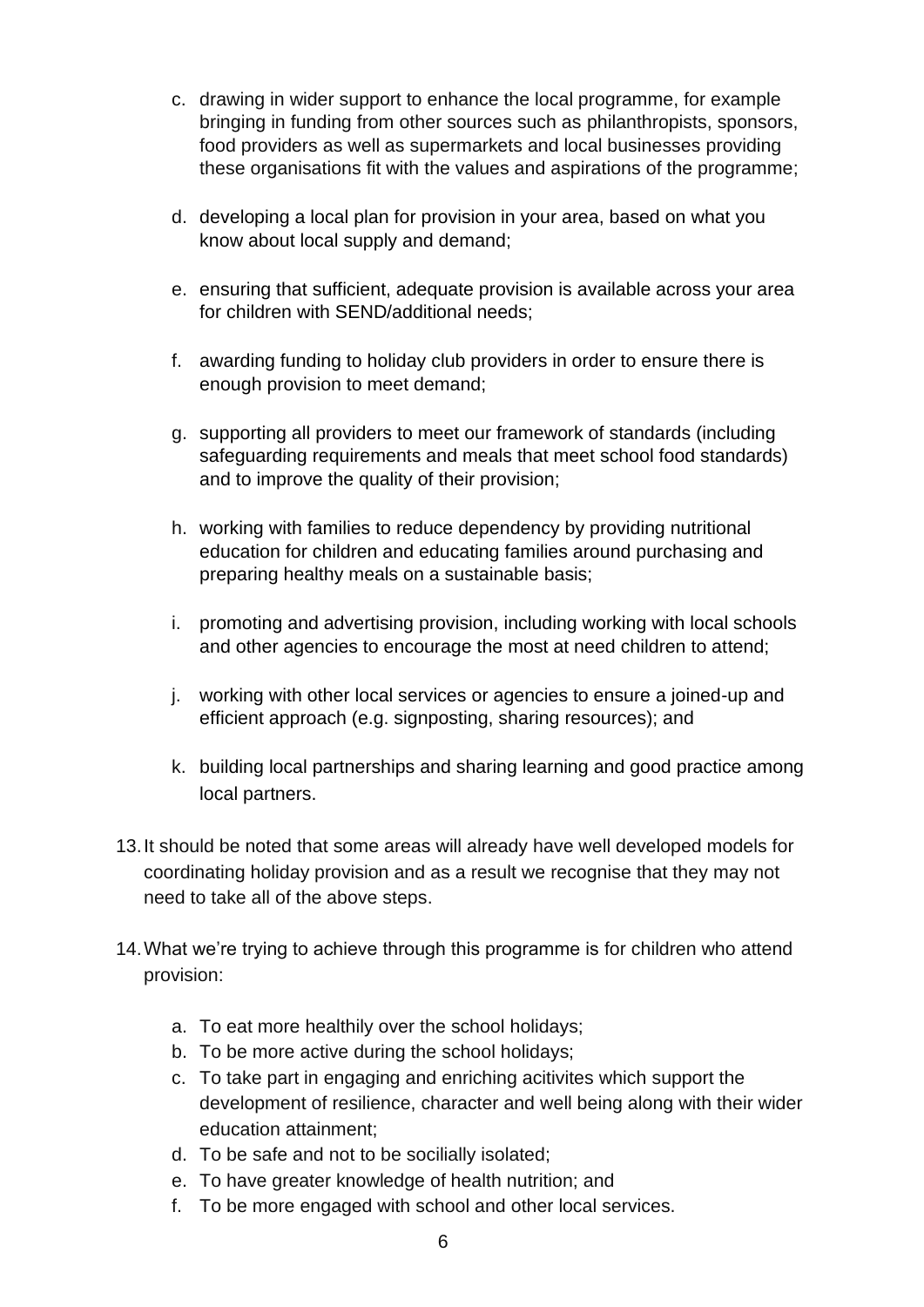- 15.We also want to ensure that the children and families who participate in this programme develop their understanding of nutrition and food budgeting as well as being effectively signposted towards other information and support for example health, employment and education.
- 16.As with our previous programmes, you will have flexibility as to how you deliver this in your area, providing you reach the aims and objectives set out above.

## **Funding**

- 17.We know that there are administrative costs associated with the setting up and running the HAF programme and ensuring you have sufficient staff. As set out in the grant determination letter, we expect that LAs will not spend more than 10% of the total funding allocated on the costs associated with running the programme.
- 18.The remaining 90% should be used to fund places for FSM eligible children and this 90% can be used flexibly.
- 19. Funding can be used to support a comprehensive, inclusive and accessible offer (e.g. setting up new provision where needed, paying for additional staff to expand existing provision or to meet additional needs etc.)
- 20.Funding can also be used to support quality improvement, for example, money to bring in activity providers such as sports coaches or money to establish partnerships with catering organisations.

#### **Capital Expenditure**

- 21.Funding can also be used to purchase equipment for the programme, for example, to improve the catering or sports equipment at an individual club. However, only where this expenditure meets our criteria for classification as capital expenditure, the amount you spend on this should be limited to 2% of your overall programme expenditure.
- 22.Capital expenditure is classed as:
	- a. Individual assets worth over £2,500
	- b. Grouped assets, that is assets of a similar nature that are purchased at the same time, which cost £2,500 or more overall
	- c. Bulked assets, for example a bulk purchase of equipment where the value of the individual item is below the set value, which cost £2,500 or more overall.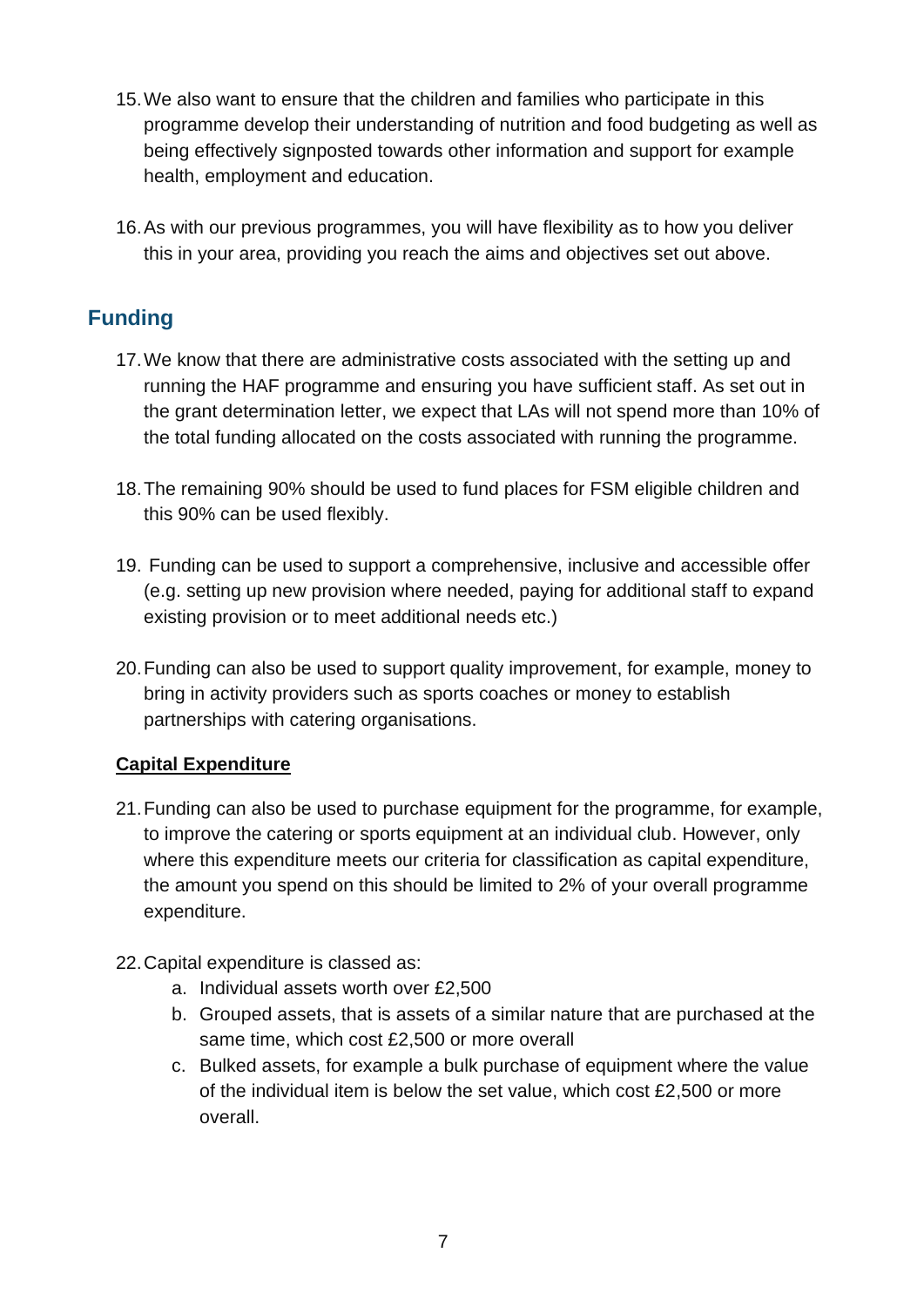23.Any equipment that does not meet the above criteria, will not be classed as captial expenditure and will not therefore be subject to the 2% cap mentioned above in paragraph 21.

#### **Payments and reporting**

- 24.In order to derive maximum learning from the funded activity, and in order to best meet the Department's policy objectives for this funding, LAs will be responsible for gathering management information from the providers and clubs they fund about the children and families they are supporting. Following each holiday period (Easter, Summer and Christmas) we will ask for LAs to report on their activity over the holiday period.
- 25.The requirements for LAs are set out in the grant determination letter which we will use to monitor performance at a high level. LAs will have the autonomy to set other performances indicators to measure their own performance (or that of partners).
- 26.Payments will be made by Department for Education at the following milestones:
	- a. In March 2021 (the 2020-21 allocation listed in Annex A), upon satisfactory receipt of a delivery plan from the Authority by 19 February 2021 setting out the intended scale and reach of their programme for Easter 2021;
	- b. In June 2021 (up to 50% of the 2021-22 allocation), upon satisfactory receipt of a report by 14 May 2021 detailing the delivery of their programme at Easter 2021 along with a delivery plan for Summer 2021;
	- c. In November 2021 (up to 30% of the 2021-22 allocation), upon satisfactory receipt of a report by 15 October detailing the delivery of the programme at Summer 2021 along with a delivery plan for Christmas 2021;
	- d. In February 2022 (up to 20% of the 2021-22 allocation), upon satisfactory receipt of a report by 29 January detailing the delivery of the programme at Christmas 2021 along with final report for the whole 2021 programme and a certificate of expenditure/statement of grant usage.
- 27.The above reports will be provided in accordance with guidance and templates issued by the Department, and will include data on the children and families attending clubs in each local authority area.
- 28.Local Authorities will be required to work with the Department and with any support organisation appointed to work on behalf of the Department in relation to the monitoring and delivery of the Programme.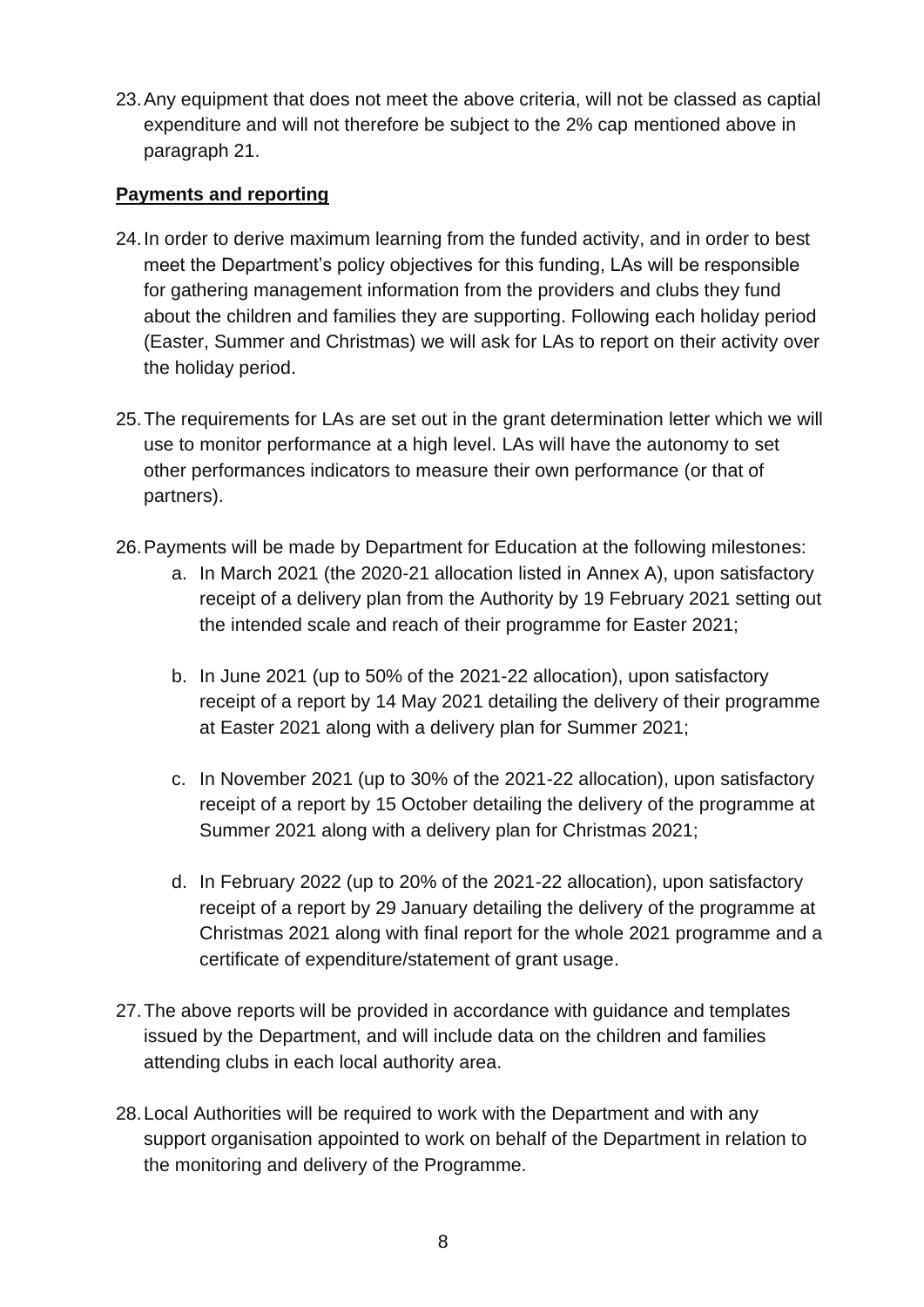- 29.All of the data and information collected by the clubs and providers should all be collected in strict adherence to GDPR.
- 30.An evaluation will be undertaken this year to evaluate the impact the programme has had and will focus on delivery across the summer. This will be undertaken by a national provider and will be subject to a tendering process. We expect all LAs to cooperate with the evaluation of the HAF programme.

#### **Support for LAs**

- 31.The DfE HAF LA Implementation team will support LAs in delivering the HAF programme, focusing initially on the Easter holidays. Each LA will have access to a named contact who they will be able to contact with queries and requests for support. As part of the package of support, group meetings, regular communications and the sharing of resources and best practice will be promoted and facilitated.
- 32.We are also procuring a national support contract which will be in place from April 2021. The Department launched an invitation to tender (ITT) on  $7<sup>th</sup>$  January 2021 for a support contractor to provide support, advisory and performance monitoring services to assist local authorities with ensuring holiday provision for school-age children. Once in place, the support contractor will work closely with the Department and local authorities across England to provide practical planning and delivery advice from Spring 2021 onwards.
- 33.We encourage LAs to work closely with neighbouring LAs and to establish clear cross border working protocols to ensure that adequate provision and support is offered to children from surrounding LAs.

## **Eligibility**

#### **FSM eligible children**

- 34.As with previous years, the primary focus of the programme will be on schoolaged children eligible for benefits related Free School Meals, and LAs must ensure that the offer of free holiday club provision is available for all children eligible for free school meals in their Local Authority area. This does not mean they are all required to attend as the provision is voluntary.
- 35.The free holiday club places must be targeted at children who are eligible for and receiving benefits-related free school meals.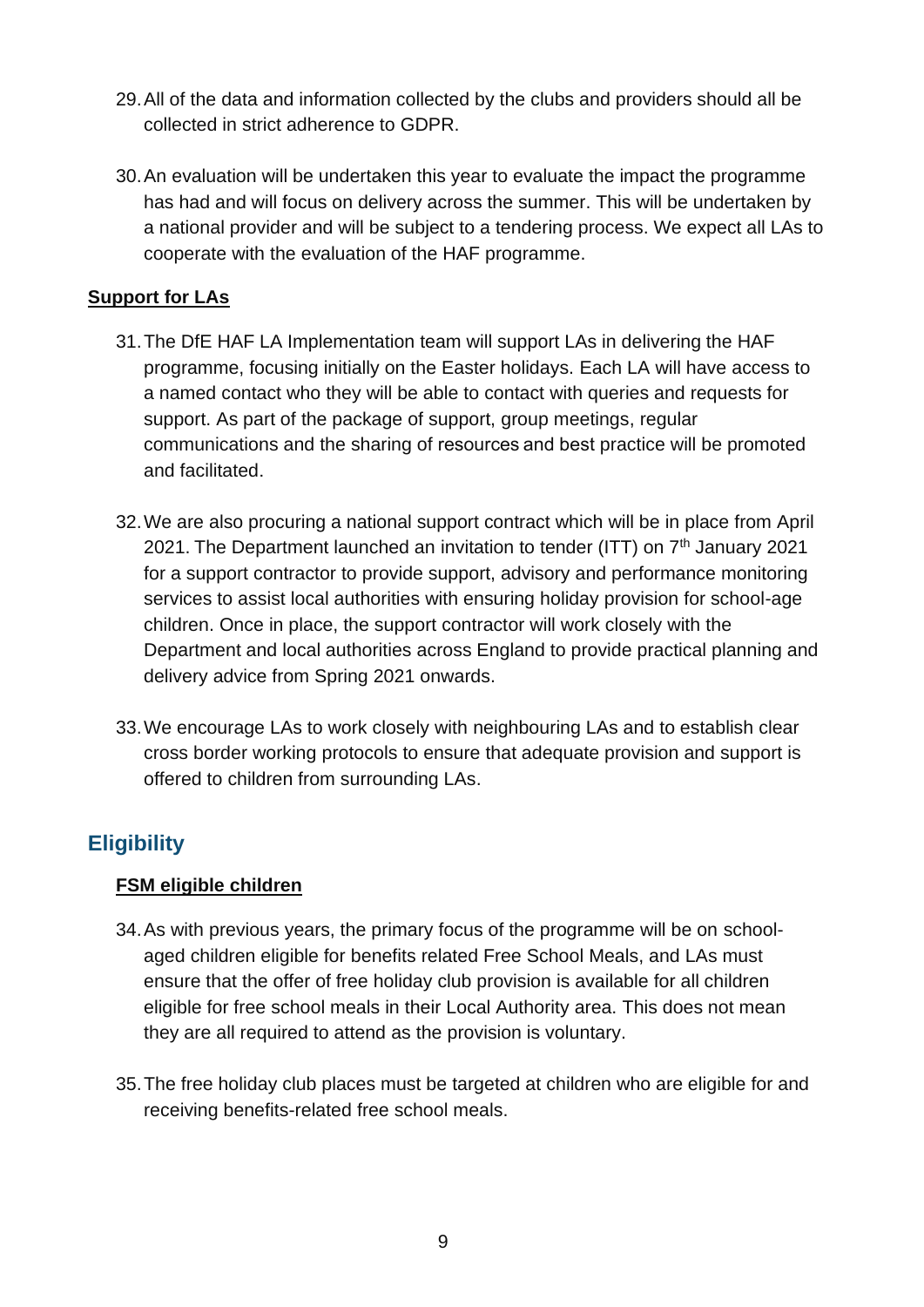#### **Other children and families with need**

36.If you can demonstrate that:

- i. you are offering the programme comprehensively across the full geographical area; and
- ii. fully meeting demand from free school meal eligible children in the area:

Then you can seek approval from the Department to use up to 15% of your programme funding to provide free or subsidised holiday club places for children who are not in receipt of benefits-related free school meals but who are considered by the local authority as vulnerable or in need of this provision. For example, this may include children assessed as being in need, looked-after children, children with an EHC plan (education, health and care), children assessed as otherwise vulnerable, or children living in areas of high deprivation.

#### **Community and Voluntary organisations**

- 37.We recognise and greatly value the important role that community and voluntary organisations have played in this programme over the last 3 years. We encourage all local authorities to work with a wide range of partners in the delivery of this programme.
- 38.Some local authorities may coordinate the programme themselves, and others may choose to work with another organisation to coordinate the provision on their behalf.
- 39.Where LAs work with community and voluntary organisations whether as a coordinator or as a delivery partner, we expect this to be done on a cost recovery basis so that these organisations are fully funded for the work they undertake.

#### **Standards for holiday provision**

- 40.We have developed a framework of standards over the past few years that are designed to provide a benchmark of what we expect from those delivering the HAF programme.
- 41.One of the key elements of the role of a HAF programme coordinator will be to improve the quality of provision across the local area and to ensure that providers are supported to meet the high-level standards.
- 42.We acknowledge that it may be difficult for some providers to meet all of these standards from the outset. We are keen to build capacity and capability in the system and we are keen that local authorities support providers during the period leading up to the holidays in order that they will meet the standards. In support of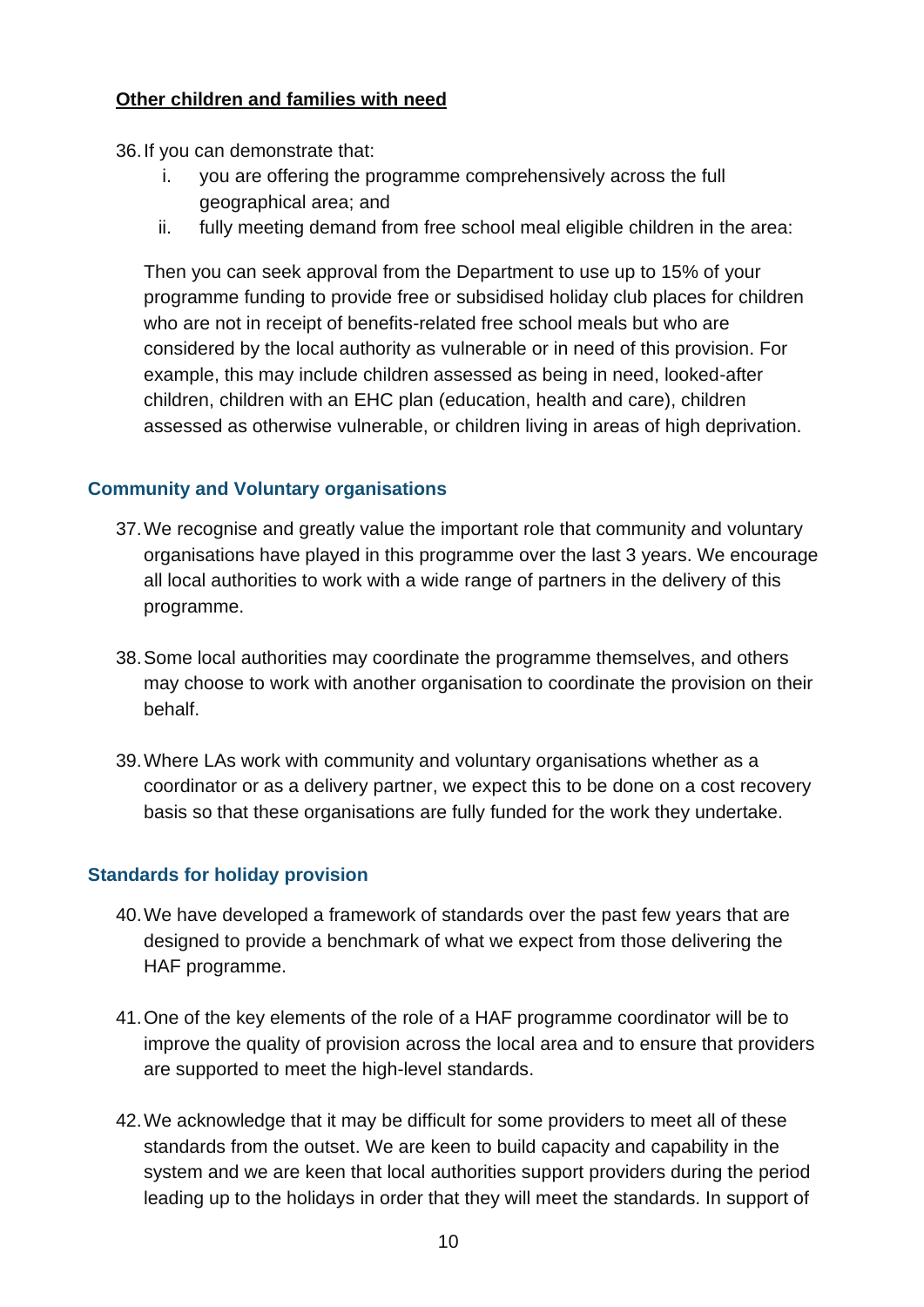this, local coordinators will be able to award funding to providers that don't meet the standards at the start of the grant period as long as they put a specific plan in place to ensure that the standards are met before the start of the holidays.

- 43.We expect all providers who are funded through the HAF programme to meet our framework of standards.The standards that we expect for 2021 providers are:
	- a. **Food:** clubs must provide at least one meal a day (breakfast, lunch or tea) and all food provided at the club (including snacks) must meet [school](http://www.schoolfoodplan.com/actions/school-food-standards/)  [food standards.](http://www.schoolfoodplan.com/actions/school-food-standards/) Our expectation is that the majority of food served by providers will be hot, however, we acknowledge that there will be occasions when this is not possible and that a cold alternative should be used. All food provided as part of the programme must comply with regulations on food preparation and take into account allergies and dietary requirements and preferences as well as any religious or cultural requirements for food.
	- b. **Enriching activities**: clubs must provide fun and enriching activities that provide children with opportunities to develop new skills or knowledge, to consolidate existing skills and knowledge, or to try out new experiences. This could include: physical activities such as football, table tennis, cricket; creative activities such as putting on a play, junk modelling, drumming workshops; or experiences such as a nature walk, visiting a city farm etc. Authorities should consider how they can support providers to deliver a rich and varied mix of fun and enriching activities which are age-appropriate.
	- c. **Physical activities**: clubs must provide activities which meet the Physical Activity Guidelines on a daily basis.
	- d. **Nutritional education**: clubs must include an element of nutritional education each day aimed at improving the knowledge and awareness of healthy eating for children. These do not need to be formal learning activities and could for example include activities such as getting children involved in food preparation and cooking, growing fruit and vegetables, and taste tests.
	- e. **Food education for families and carers**: clubs must include at least weekly training and advice sessions for parents, carers or other family members which provide advice on how to source, prepare and cook nutritious and low-cost food.
	- f. **Signposting and referrals**: clubs must be able to provide information, signposting or referrals to other services and support that would benefit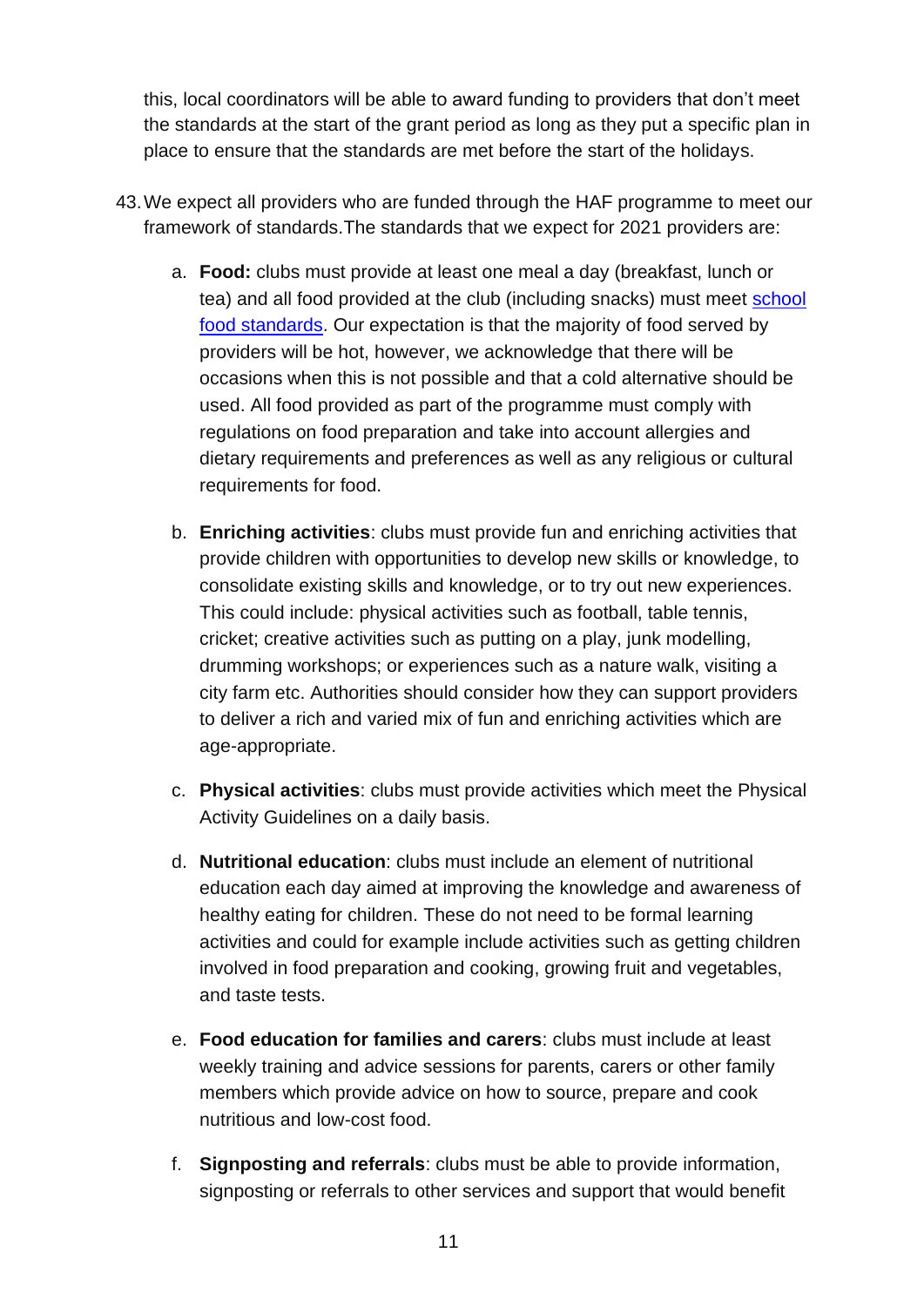the children who attend their provision and their families. This could include sessions, information provided by:

- i. Citizen's Advice
- ii. School Nurses, dentists or other heathcare practitioners
- iii. Family Support Services or Children's Services
- iv. Housing Support Officers
- v. Jobcentre Plus
- vi. Organisations providing financial education
- g. **Policies and procedures**: clubs must be able to demonstrate and explain their safeguarding arrangements and have relevant and appropriate policies and procedures in place in relation to:
	- i. Safeguarding
	- ii. Health and Safety
	- iii. Insurance
	- iv. Accessibility and inclusiveness
	- v. Where appropriate, clubs must also be compliant with the Ofsted requirements for working with children

#### **Ofsted registration**

- 44.Holidays clubs **may** need to register with Ofsted and there are benefits associated with doing so, but it is not a requirement for clubs and providers participating in the HAF programme and we know that not all will need or want to do that. Guidance on the exemptions to Ofsted registration are set out here [Registration exemptions](https://www.gov.uk/guidance/childminders-and-childcare-providers-register-with-ofsted/registration-exemptions)  - [Childminders and childcare providers: register with Ofsted -](https://www.gov.uk/guidance/childminders-and-childcare-providers-register-with-ofsted/registration-exemptions) Guidance - GOV.UK [\(www.gov.uk\).](https://www.gov.uk/guidance/childminders-and-childcare-providers-register-with-ofsted/registration-exemptions)
- 45.Families may be eligible for tax free childcare or the childcare costs element of Universal Credit, through which families may be able to claim back up to 85% of their childcare costs if they are attending and paying for extra childcare at Ofsted registered settings. Further information is available via this link: <https://www.gov.uk/help-with-childcare-costs/universal-credit>

#### **Impact of COVID-19**

46.The Department acknowledges that delivery of the programme at Easter could potentially be impacted by COVID-19. In some cases, face-to-face delivery of holiday clubs may not be possible in the Authority's area and remote delivery of the programme may, in some circumstances, be more viable.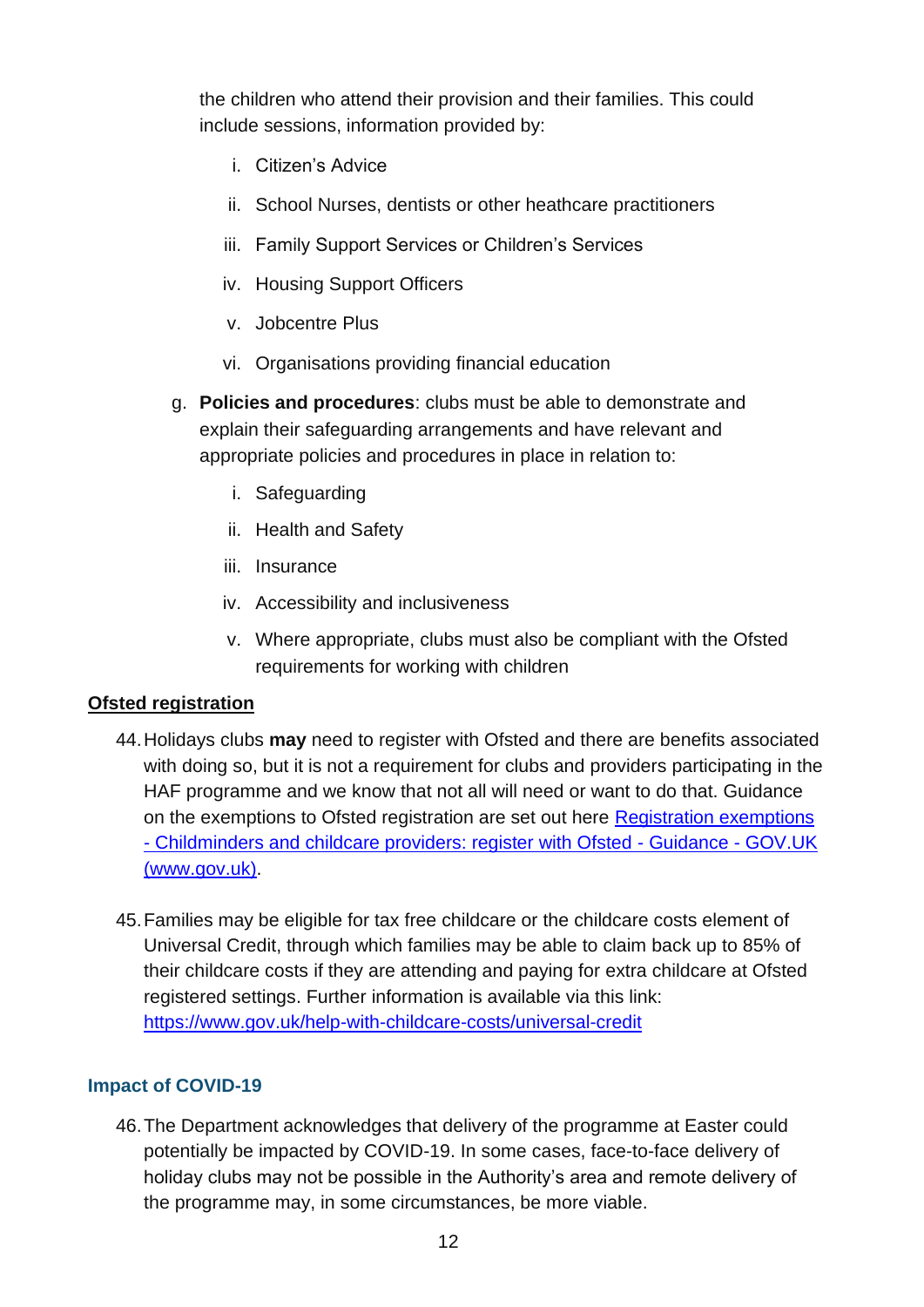47.If the Authority cannot hold face-to-face holiday clubs as a result of COVID-19, the Authority may operate flexibly to ensure that eligible children still receive the type of support detailed in paragraph 14 and 15. For example, this may involve children receiving food parcels that provide healthy meals, activity packs along with access to online support if they are unable to congregate in holiday clubs due to COVID-19. Our LA implementation team will work with LAs to keep them up to date on the impact of changes as the programme progresses.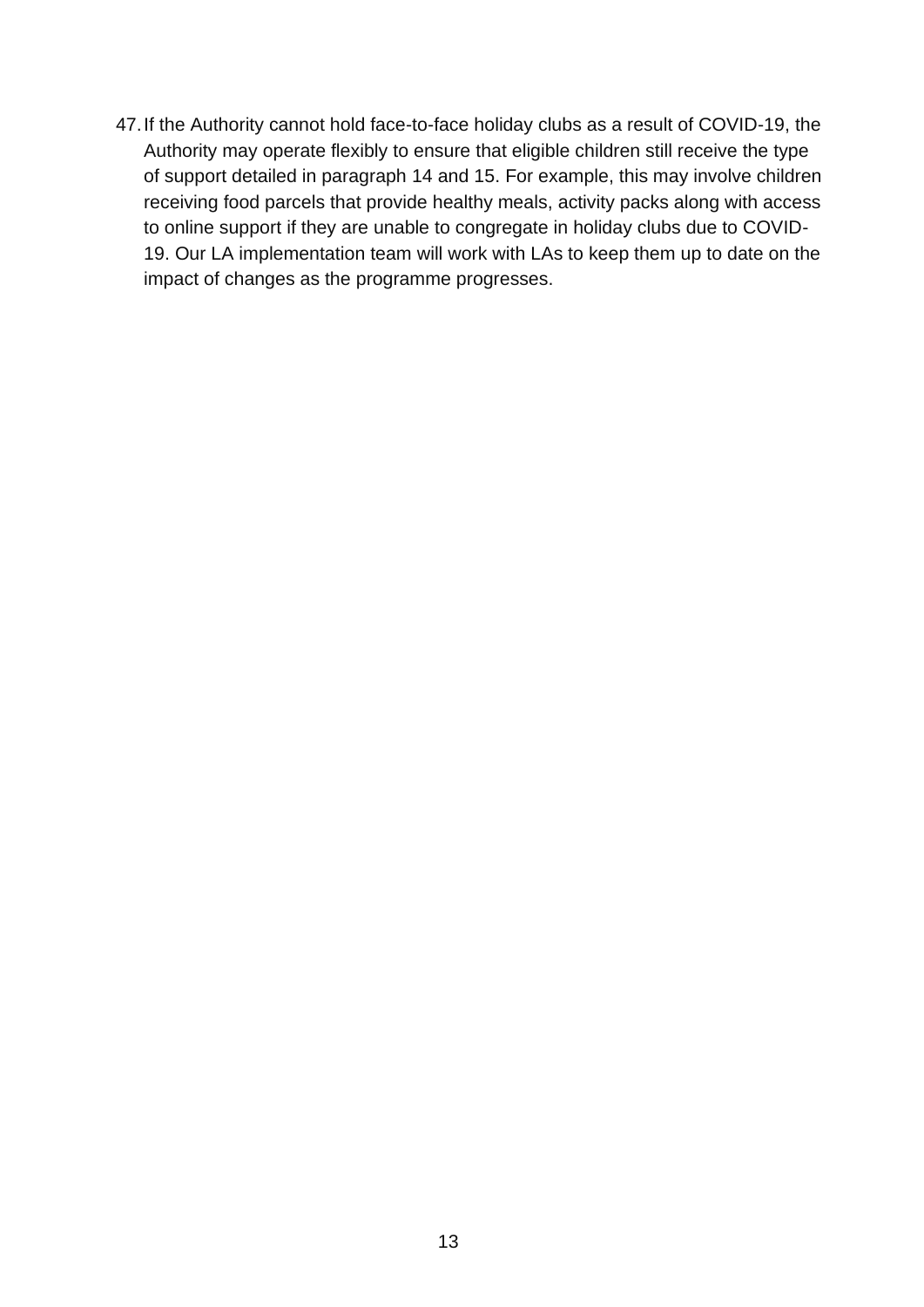

#### © Crown copyright 2021

This publication (not including logos) is licensed under the terms of the Open Government Licence v3.0 except where otherwise stated. Where we have identified any third party copyright information you will need to obtain permission from the copyright holders concerned.

To view this licence:

visit [www.nationalarchives.gov.uk/doc/open-government-licence/version/3](http://www.nationalarchives.gov.uk/doc/open-government-licence/version/3/) email [psi@nationalarchives.gsi.gov.uk](mailto:psi@nationalarchives.gsi.gov.uk) write to Information Policy Team, The National Archives, Kew, London, TW9 4DU

About this publication:

enquiries [www.education.gov.uk/contactus](http://www.education.gov.uk/contactus) download [www.gov.uk/government/publications](http://www.gov.uk/government/publications)

Reference: [000-000-000]



Follow us on Twitter: [@educationgovuk](http://twitter.com/educationgovuk)



Like us on Facebook: [facebook.com/educationgovuk](http://www.facebook.com/educationgovuk)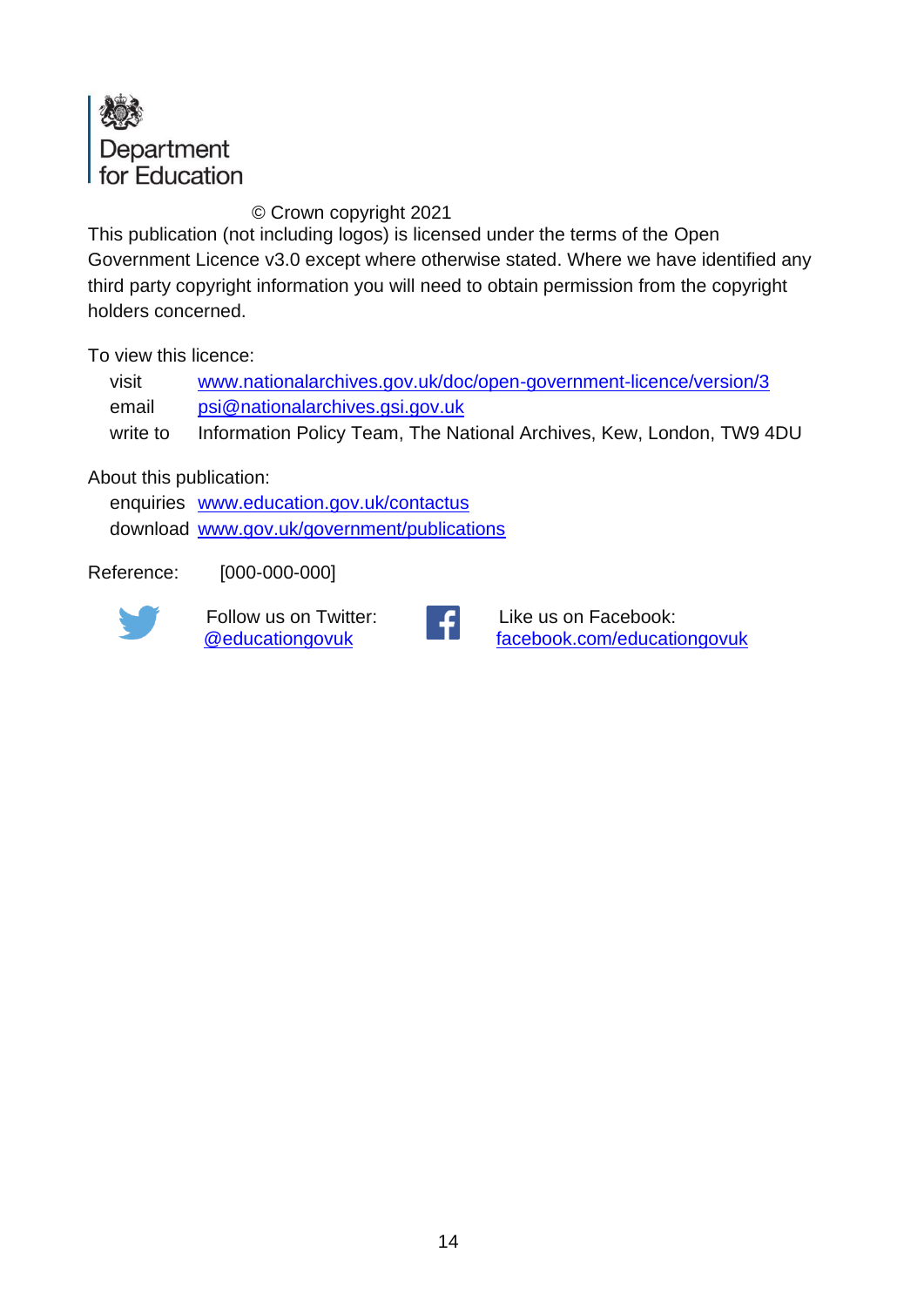

8 February 2021

#### **SECTION 31 GRANT DETERMINATION FOR THE HOLIDAY ACTIVITIES AND FOOD PROGRAMME 2021: No 31/5325.**

This Determination is made between:

#### (1) The **Secretary of State for Education** and

(2) The upper tier **local authorities** listed in Annex A.

The Secretary of State determines, as set out in Annex A, the authorities to which grant is to be paid and the amount of grant to be paid.

Pursuant to section 31(3) and 31(4) of the Local Government Act 2003, the Secretary of State determines that the grant will be paid subject to the conditions in Annex B.

The Senior Responsible Owner for this grant, Helen Waite, will require your nominated responsible officer to confirm at the end of each financial year that the funding has been properly expended.

#### **Purpose of the Grant**

The purpose of the grant is for local authorities to make free places at holiday clubs available in the Easter, summer and Christmas school holidays in 2021. This will be made available to children in the local authority area who are eligible for and receive benefits-related free school meals.

The core aims and objectives of the programme are outlined in Annex B.

Before making this determination in relation to the upper tier local authorities in England, the Secretary of State obtained the consent of the Treasury.

For all enquiries about the Holiday Activities and Food Programme, please contact [HAF.Programme@education.gov.uk](mailto:HAF.Programme@education.gov.uk)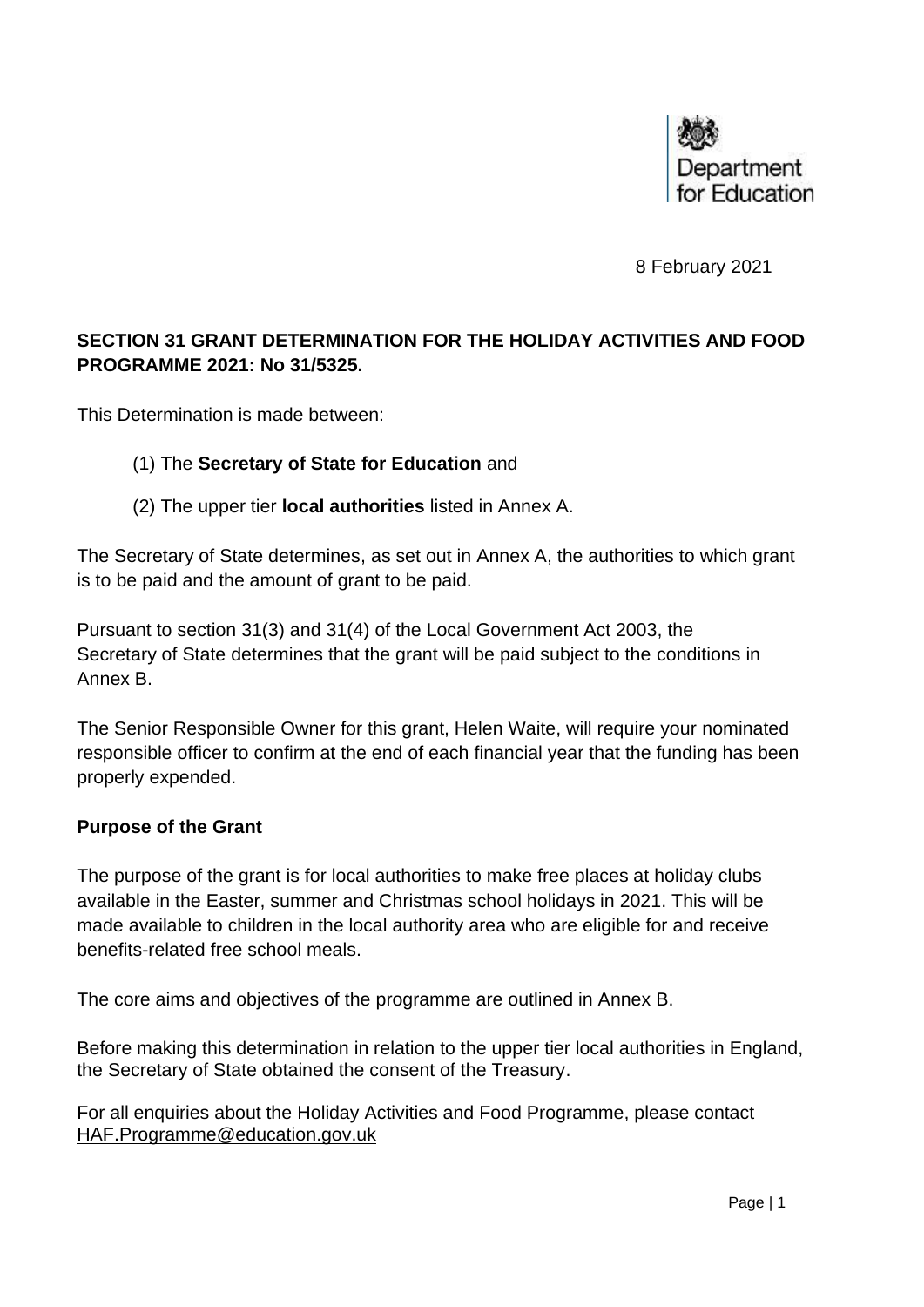Signed by authority of the Secretary of State for Education

Helen Waite For and on behalf of Department for Education School Food and Flexible Childcare Division 2 St Paul's Place Sheffield S1 2FJ **Web:** [www.education.gov.uk](http://www.education.gov.uk/)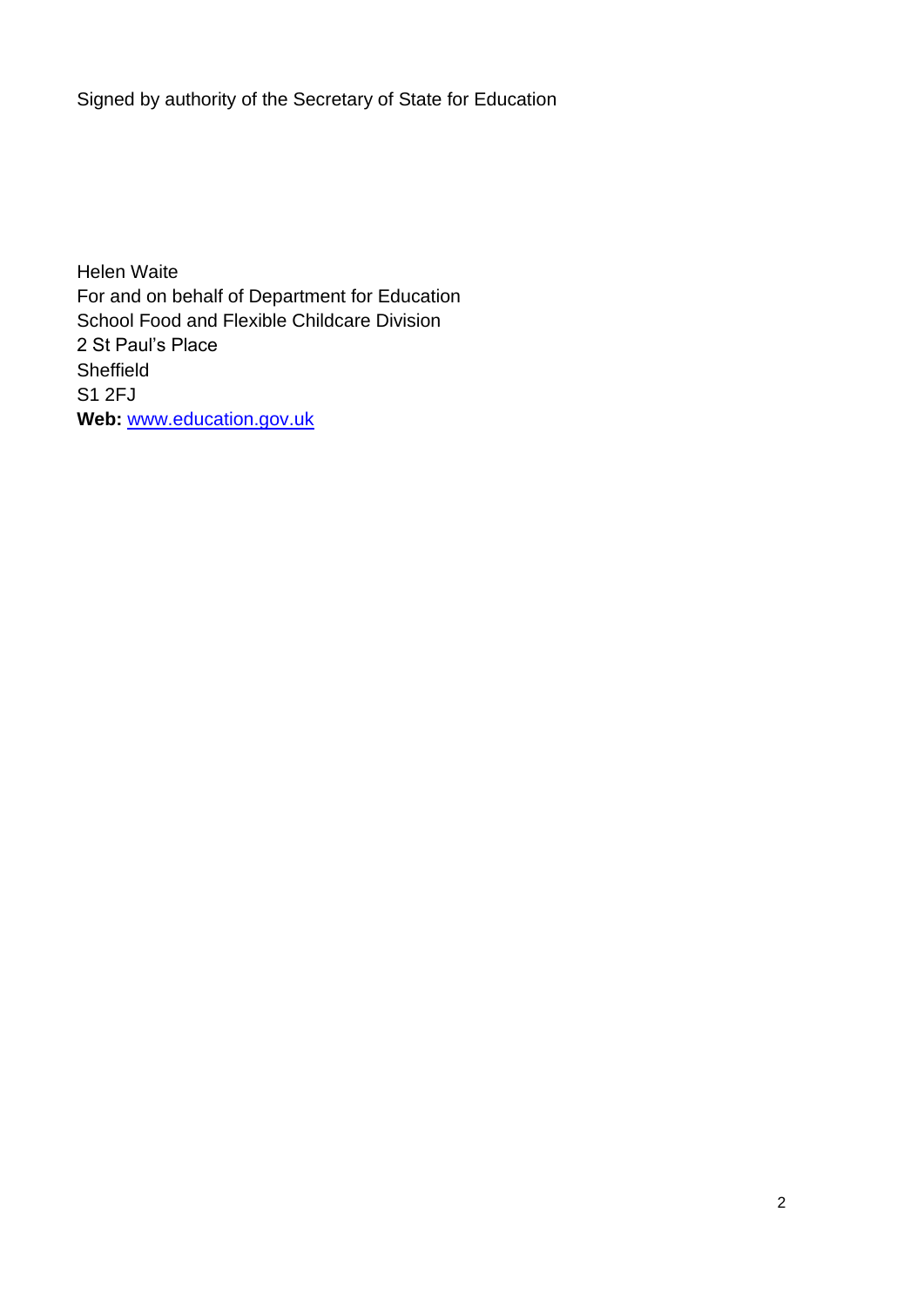|  |  | Annex A: Maximum allocations for local authorities |  |
|--|--|----------------------------------------------------|--|
|--|--|----------------------------------------------------|--|

|     |                             |            |            | <b>Total maximum</b> |
|-----|-----------------------------|------------|------------|----------------------|
|     | <b>Local authority name</b> | 2020/21 FY | 2021/22 FY | allocation           |
| 201 | City of London              | £500       | £4,500     | £5,000               |
| 202 | Camden                      | £84,810    | £758,510   | £843,320             |
| 203 | Greenwich                   | £115,340   | £1,031,600 | £1,146,940           |
| 204 | Hackney                     | £142,640   | £1,275,740 | £1,418,380           |
| 205 | Hammersmith and Fulham      | £57,030    | £510,050   | £567,080             |
| 206 | Islington                   | £101,960   | £911,930   | £1,013,890           |
| 207 | Kensington and Chelsea      | £42,280    | £378,170   | £420,450             |
| 208 | Lambeth                     | £134,430   | £1,202,340 | £1,336,770           |
| 209 | Lewisham                    | £104,040   | £930,500   | £1,034,540           |
| 210 | Southwark                   | £154,870   | £1,385,160 | £1,540,030           |
| 211 | <b>Tower Hamlets</b>        | £181,530   | £1,623,600 | £1,805,130           |
| 212 | Wandsworth                  | £84,320    | £754,180   | £838,500             |
| 213 | Westminster                 | £71,310    | £637,810   | £709,120             |
| 301 | Barking and Dagenham        | £113,290   | £1,013,250 | £1,126,540           |
| 302 | <b>Barnet</b>               | £117,000   | £1,046,420 | £1,163,420           |
| 303 | <b>Bexley</b>               | £80,650    | £721,360   | £802,010             |
| 304 | <b>Brent</b>                | £84,960    | £759,880   | £844,840             |
| 305 | <b>Bromley</b>              | £81,330    | £727,400   | £808,730             |
| 306 | Croydon                     | £180,640   | £1,615,620 | £1,796,260           |
| 307 | Ealing                      | £128,620   | £1,150,370 | £1,278,990           |
| 308 | Enfield                     | £150,190   | £1,343,330 | £1,493,520           |
| 309 | Haringey                    | £97,300    | £870,210   | £967,510             |
| 310 | Harrow                      | £61,970    | £554,270   | £616,240             |
| 311 | Havering                    | £81,510    | £728,990   | £810,500             |
| 312 | Hillingdon                  | £104,060   | £930,730   | £1,034,790           |
| 313 | Hounslow                    | £100,860   | £902,120   | £1,002,980           |
| 314 | Kingston upon Thames        | £35,200    | £314,800   | £350,000             |
| 315 | Merton                      | £68,650    | £613,990   | £682,640             |
| 316 | Newham                      | £192,920   | £1,725,490 | £1,918,410           |
| 317 | Redbridge                   | £89,990    | £804,900   | £894,890             |
| 318 | Richmond upon Thames        | £36,990    | £330,870   | £367,860             |
| 319 | Sutton                      | £66,850    | £597,920   | £664,770             |
| 320 | <b>Waltham Forest</b>       | £104,660   | £936,090   | £1,040,750           |
| 330 | Birmingham                  | £823,010   | £7,360,950 | £8,183,960           |
| 331 | Coventry                    | £150,700   | £1,347,890 | £1,498,590           |
| 332 | <b>Dudley</b>               | £127,800   | £1,143,070 | £1,270,870           |
| 333 | Sandwell                    | £194,340   | £1,738,140 | £1,932,480           |
| 334 | Solihull                    | £99,760    | £892,210   | £991,970             |
| 335 | Walsall                     | £180,940   | £1,618,350 | £1,799,290           |
| 336 | Wolverhampton               | £188,140   | £1,682,750 | £1,870,890           |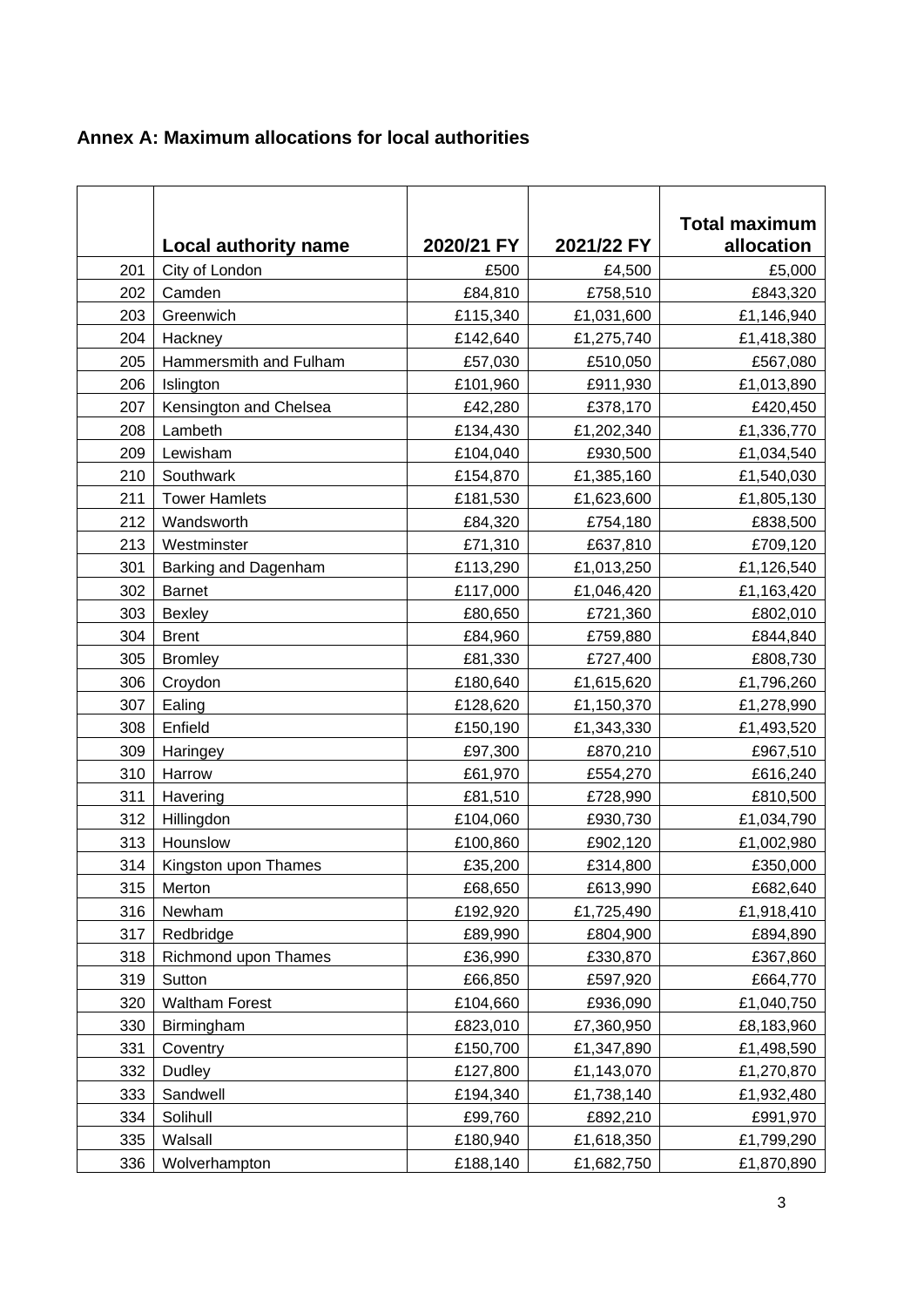| 340 | Knowsley                     | £96,370  | £861,890   | £958,260   |
|-----|------------------------------|----------|------------|------------|
| 341 | Liverpool                    | £263,230 | £2,354,300 | £2,617,530 |
| 342 | St. Helens                   | £73,500  | £657,420   | £730,920   |
| 343 | Sefton                       | £99,790  | £892,550   | £992,340   |
| 344 | Wirral                       | £148,270 | £1,326,120 | £1,474,390 |
| 350 | <b>Bolton</b>                | £149,620 | £1,338,200 | £1,487,820 |
| 351 | <b>Bury</b>                  | £73,450  | £656,960   | £730,410   |
| 352 | Manchester                   | £384,880 | £3,442,320 | £3,827,200 |
| 353 | Oldham                       | £136,290 | £1,218,980 | £1,355,270 |
| 354 | Rochdale                     | £117,160 | £1,047,900 | £1,165,060 |
| 355 | Salford                      | £132,240 | £1,182,730 | £1,314,970 |
| 356 | Stockport                    | £87,370  | £781,420   | £868,790   |
| 357 | Tameside                     | £116,860 | £1,045,170 | £1,162,030 |
| 358 | <b>Trafford</b>              | £66,370  | £593,590   | £659,960   |
| 359 | Wigan                        | £132,290 | £1,183,190 | £1,315,480 |
| 370 | Barnsley                     | £108,360 | £969,140   | £1,077,500 |
| 371 | Doncaster                    | £138,740 | £1,240,860 | £1,379,600 |
| 372 | Rotherham                    | £120,740 | £1,079,930 | £1,200,670 |
| 373 | Sheffield                    | £267,960 | £2,396,590 | £2,664,550 |
| 380 | <b>Bradford</b>              | £288,290 | £2,578,490 | £2,866,780 |
| 381 | Calderdale                   | £93,130  | £832,940   | £926,070   |
| 382 | <b>Kirklees</b>              | £191,840 | £1,715,800 | £1,907,640 |
| 383 | Leeds                        | £355,240 | £3,177,210 | £3,532,450 |
| 384 | Wakefield                    | £128,280 | £1,147,290 | £1,275,570 |
| 390 | Gateshead                    | £85,440  | £764,210   | £849,650   |
| 391 | Newcastle upon Tyne          | £171,030 | £1,529,680 | £1,700,710 |
| 392 | North Tyneside               | £79,300  | £709,280   | £788,580   |
| 393 | South Tyneside               | £75,860  | £678,500   | £754,360   |
| 394 | Sunderland                   | £137,290 | £1,227,870 | £1,365,160 |
| 420 | <b>Isles Of Scilly</b>       | £500     | £4,500     | £5,000     |
| 800 | Bath and North East Somerset | £48,390  | £432,770   | £481,160   |
| 801 | <b>Bristol City of</b>       | £185,930 | £1,662,920 | £1,848,850 |
| 802 | North Somerset               | £50,800  | £454,310   | £505,110   |
| 803 | South Gloucestershire        | £58,330  | £521,670   | £580,000   |
| 805 | Hartlepool                   | £63,000  | £563,500   | £626,500   |
| 806 | Middlesbrough                | £105,340 | £942,130   | £1,047,470 |
| 807 | Redcar and Cleveland         | £69,990  | £625,960   | £695,950   |
| 808 | Stockton-on-Tees             | £91,500  | £818,350   | £909,850   |
| 810 | Kingston upon Hull City of   | £147,730 | £1,321,330 | £1,469,060 |
| 811 | East Riding of Yorkshire     | £91,650  | £819,720   | £911,370   |
| 812 | North East Lincolnshire      | £77,810  | £695,940   | £773,750   |
| 813 | North Lincolnshire           | £69,890  | £625,050   | £694,940   |
| 815 | North Yorkshire              | £132,680 | £1,186,720 | £1,319,400 |
| 816 | York                         | £38,550  | £344,780   | £383,330   |
| 821 | Luton                        | £106,660 | £953,980   | £1,060,640 |
| 822 | <b>Bedford</b>               | £57,690  | £515,970   | £573,660   |
| 823 | Central Bedfordshire         | £58,490  | £523,150   | £581,640   |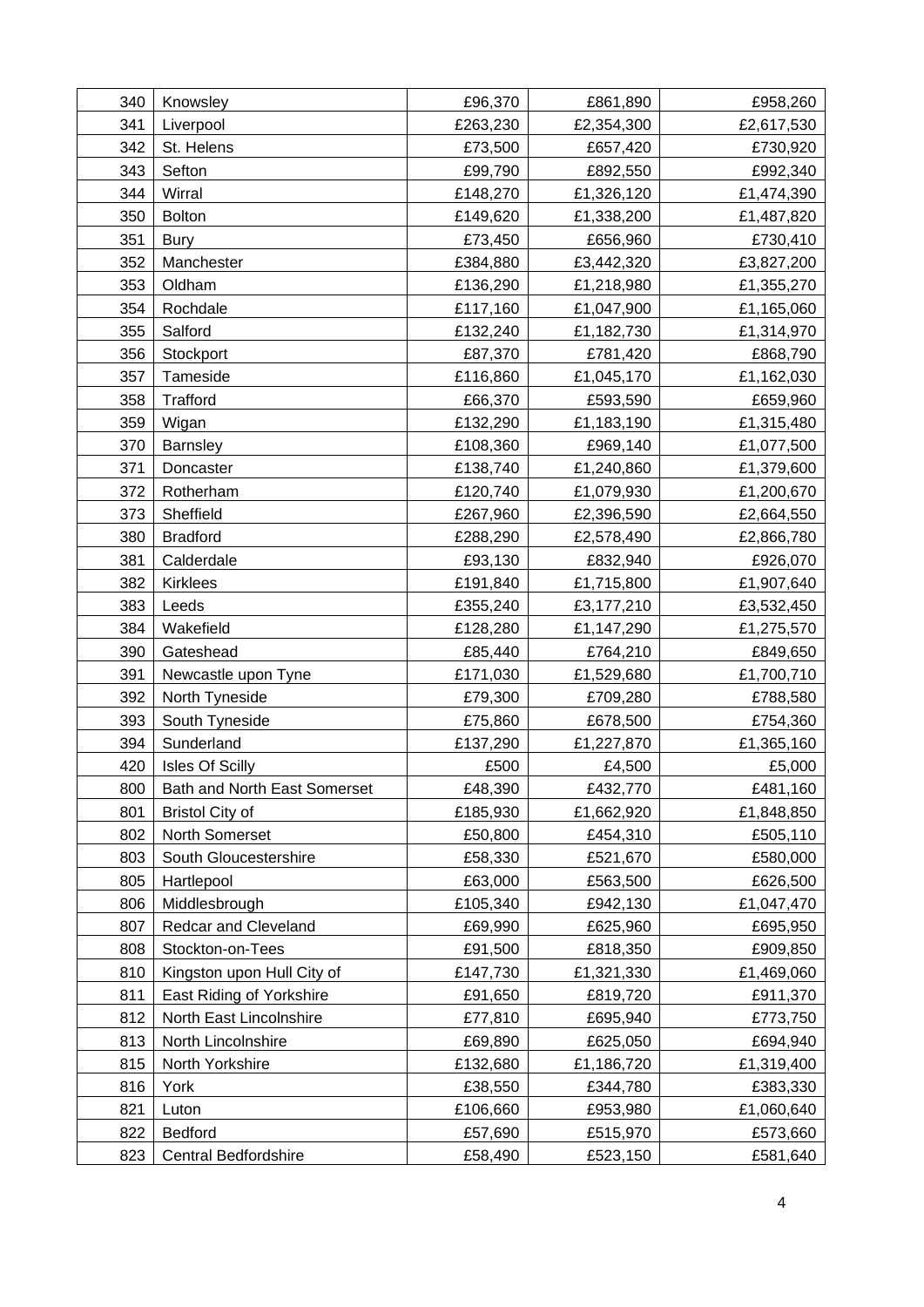| 825 | Buckinghamshire               | £109,260 | £977,240   | £1,086,500 |
|-----|-------------------------------|----------|------------|------------|
| 826 | <b>Milton Keynes</b>          | £100,600 | £899,730   | £1,000,330 |
| 830 | Derbyshire                    | £281,580 | £2,518,430 | £2,800,010 |
| 831 | Derby                         | £133,640 | £1,195,270 | £1,328,910 |
| 838 | <b>Dorset</b>                 | £99,480  | £889,700   | £989,180   |
|     | Bournemouth, Christchurch and |          |            |            |
| 839 | Poole Council                 | £102,760 | £919,110   | £1,021,870 |
| 840 | Durham                        | £239,730 | £2,144,130 | £2,383,860 |
| 841 | Darlington                    | £49,090  | £439,040   | £488,130   |
| 845 | <b>East Sussex</b>            | £165,790 | £1,482,840 | £1,648,630 |
| 846 | <b>Brighton and Hove</b>      | £78,560  | £702,670   | £781,230   |
| 850 | Hampshire                     | £333,870 | £2,986,070 | £3,319,940 |
| 851 | Portsmouth                    | £95,840  | £857,220   | £953,060   |
| 852 | Southampton                   | £120,630 | £1,078,900 | £1,199,530 |
| 855 | Leicestershire                | £147,940 | £1,323,150 | £1,471,090 |
| 856 | Leicester                     | £159,920 | £1,430,290 | £1,590,210 |
| 857 | Rutland                       | £6,410   | £57,330    | £63,740    |
| 860 | Staffordshire                 | £224,390 | £2,006,900 | £2,231,290 |
| 861 | Stoke-on-Trent                | £148,700 | £1,329,990 | £1,478,690 |
| 865 | Wiltshire                     | £106,890 | £956,040   | £1,062,930 |
| 866 | Swindon                       | £77,030  | £688,990   | £766,020   |
| 867 | <b>Bracknell Forest</b>       | £21,840  | £195,360   | £217,200   |
| 868 | Windsor and Maidenhead        | £26,790  | £239,580   | £266,370   |
| 869 | West Berkshire                | £34,550  | £308,990   | £343,540   |
| 870 | Reading                       | £50,390  | £450,660   | £501,050   |
| 871 | Slough                        | £59,100  | £528,620   | £587,720   |
| 872 | Wokingham                     | £26,750  | £239,240   | £265,990   |
| 873 | Cambridgeshire                | £183,930 | £1,645,020 | £1,828,950 |
| 874 | Peterborough                  | £107,360 | £960,250   | £1,067,610 |
| 876 | Halton                        | £82,390  | £736,860   | £819,250   |
| 877 | Warrington                    | £72,570  | £649,100   | £721,670   |
| 878 | Devon                         | £180,380 | £1,613,340 | £1,793,720 |
| 879 | Plymouth                      | £104,880 | £938,030   | £1,042,910 |
| 880 | Torbay                        | £56,330  | £503,780   | £560,110   |
| 881 | Essex                         | £404,270 | £3,615,790 | £4,020,060 |
| 882 | Southend-on-Sea               | £68,900  | £616,270   | £685,170   |
| 883 | Thurrock                      | £66,980  | £599,060   | £666,040   |
| 884 | Herefordshire                 | £40,680  | £363,810   | £404,490   |
| 885 | Worcestershire                | £161,770 | £1,446,820 | £1,608,590 |
| 886 | Kent                          | £530,560 | £4,745,300 | £5,275,860 |
| 887 | Medway                        | £112,140 | £1,002,990 | £1,115,130 |
| 888 | Lancashire                    | £423,670 | £3,789,260 | £4,212,930 |
| 889 | <b>Blackburn with Darwen</b>  | £73,980  | £661,630   | £735,610   |
| 890 | Blackpool                     | £89,230  | £798,060   | £887,290   |
| 891 | Nottinghamshire               | £259,860 | £2,324,210 | £2,584,070 |
| 892 | Nottingham                    | £181,060 | £1,619,380 | £1,800,440 |
| 893 | Shropshire                    | £68,660  | £614,110   | £682,770   |
| 894 | <b>Telford and Wrekin</b>     | £84,630  | £756,920   | £841,550   |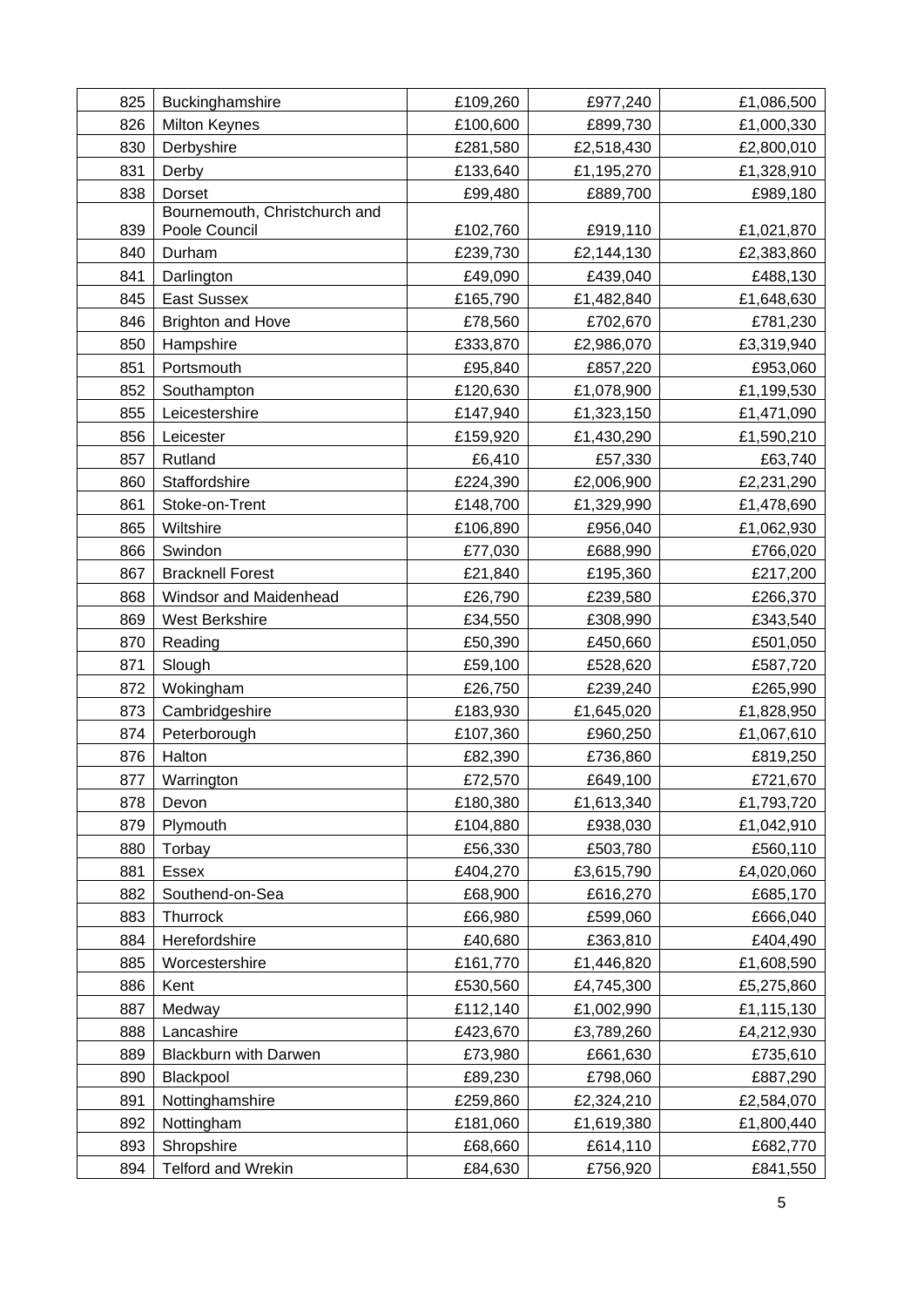| 895          | <b>Cheshire East</b>             | £88,630     | £792,710     | £881,340           |
|--------------|----------------------------------|-------------|--------------|--------------------|
| 896          | <b>Cheshire West and Chester</b> | £105,150    | £940,420     | £1,045,570         |
| 908          | Cornwall                         | £163,220    | £1,459,810   | £1,623,030         |
| 909          | Cumbria                          | £127,220    | £1,137,830   | £1,265,050         |
| 916          | Gloucestershire                  | £155,560    | £1,391,310   | £1,546,870         |
| 919          | Hertfordshire                    | £280,230    | £2,506,340   | £2,786,570         |
| 921          | Isle of Wight                    | £41,000     | £366,660     | £407,660           |
| 925          | Lincolnshire                     | £253,930    | £2,271,100   | £2,525,030         |
| 926          | Norfolk                          | £267,080    | £2,388,720   | £2,655,800         |
| 928          | Northamptonshire                 | £205,930    | £1,841,860   | £2,047,790         |
| 929          | Northumberland                   | £103,580    | £926,400     | £1,029,980         |
| 931          | Oxfordshire                      | £142,260    | £1,272,320   | £1,414,580         |
| 933          | Somerset                         | £151,230    | £1,352,560   | £1,503,790         |
| 935          | Suffolk                          | £221,030    | £1,976,920   | £2,197,950         |
| 936          | Surrey                           | £213,400    | £1,908,650   | £2,122,050         |
| 937          | Warwickshire                     | £167,090    | £1,494,460   | £1,661,550         |
| 938          | <b>West Sussex</b>               | £166,190    | £1,486,370   | £1,652,560         |
|              |                                  |             |              |                    |
|              | National support partner         |             |              | Up to c£2,000,000  |
|              | Contingency fund for local       |             |              |                    |
|              | delivery                         |             |              | Up to c£19,000,000 |
| <b>Total</b> |                                  | £20,000,000 | £178,878,660 | £219,878,660       |
|              |                                  |             |              |                    |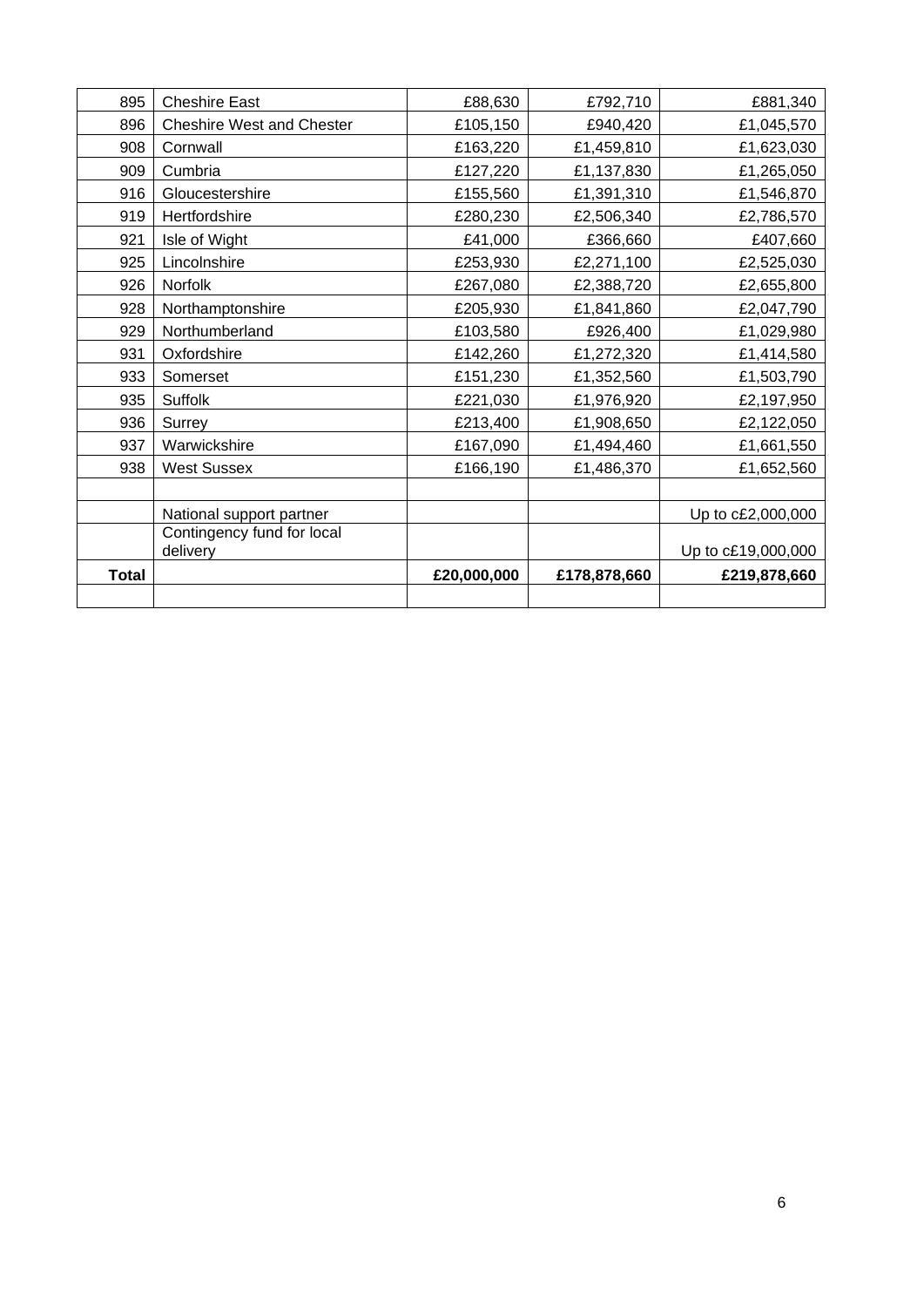#### **ANNEX B**

1. In this Annex:

"the Programme" means the use by the Authority of as much of the grant money identified in Annex A as it deems necessary to meet the aims and objectives outlined in paragraphs 4-10;

"the Department" means the Department for Education;

"the Authority" means any local authority listed in Annex A;

"the Secretary of State" means the Secretary of State for Education;

- 2. The grant is only paid to the Authority to support eligible expenditure (see paragraphs 4 to 10 below).
- 3. The Authority must have regard to any guidance issued by the Department, including the guidance available on gov.uk: Holiday [Activities and Food Programme](https://www.gov.uk/government/publications/holiday-activities-and-food-programme)

#### **Eligible expenditure**

- 4. Eligible expenditure means payments made, or committed to, by the Authority or any person acting on behalf of the Authority, under the Programme.
- 5. The purpose of the grant is for local authorities to make free places at holiday clubs available in the Easter, summer and Christmas holidays 2021 to children in their local authority who receive benefits-related free school meals.
- 6. The holiday club places will be available for the equivalent of at least 4 hours a day, 4 days a week, 6 weeks a year. This covers four weeks in the summer, plus a week's worth of provision in each of the Easter and Christmas holidays. Local authorities have flexibility about how they spend this grant and deliver this provision to best serve the needs of the children and families in their areas. Further information for local authorities is available on gov.uk: [Holiday Activities and Food Programme](https://www.gov.uk/government/publications/holiday-activities-and-food-programme)
- 7. The clubs should meet our programme standards (as set out in our published guidance) will meet the following core aims and objectives:
	- **Healthy meals**: holiday clubs must provide at least one healthy meal a day and must meet the [School Food Standards](https://www.gov.uk/government/publications/standards-for-school-food-in-england) throughout the day.
	- **Enriching activities:** holiday clubs must provide fun and enriching activities that provide children with opportunities to develop or consolidate skills or knowledge, to consolidate existing skills and knowledge. Clubs must also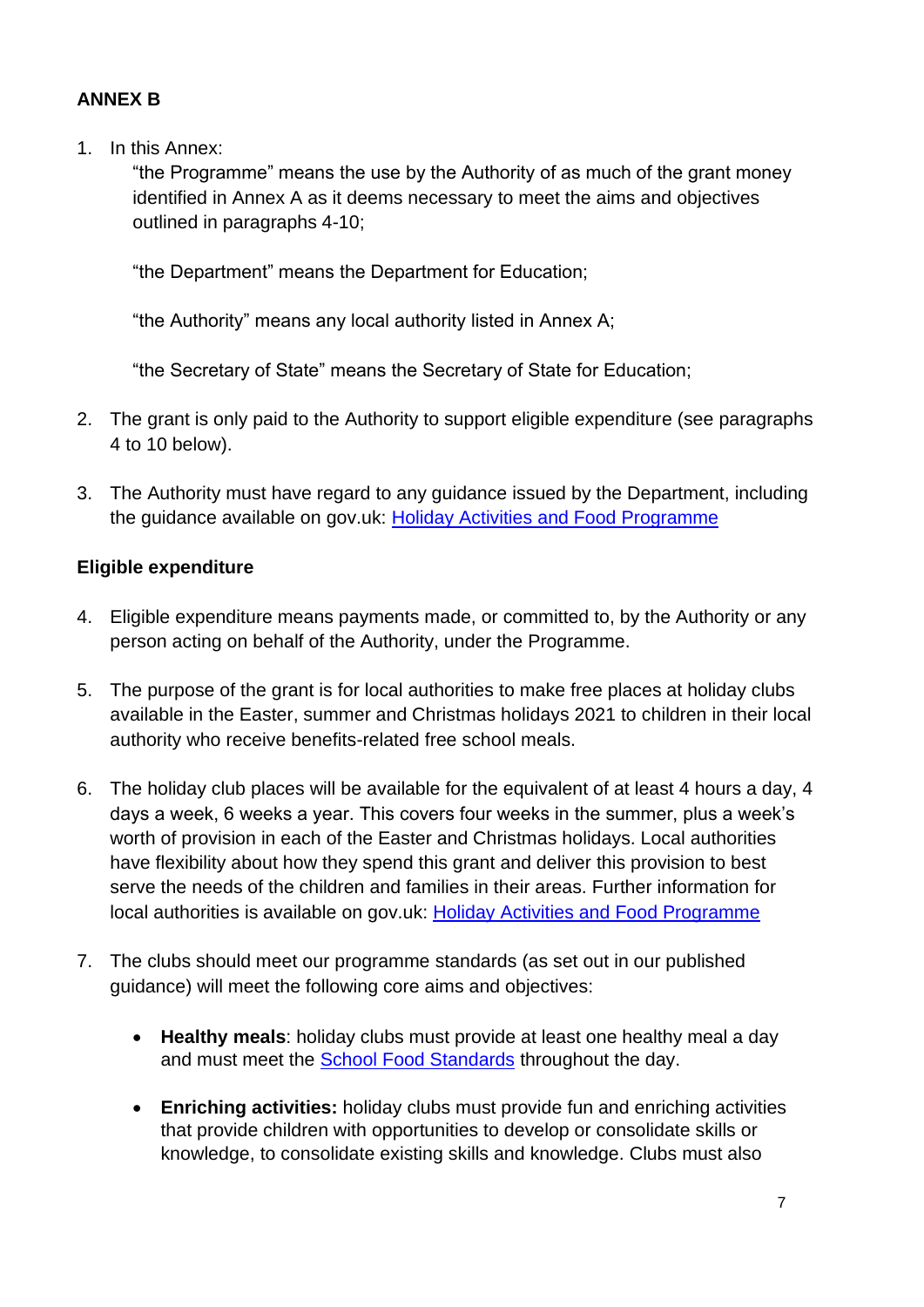provide physical activities which meet the [Physical Activity Guidelines](https://www.gov.uk/government/collections/physical-activity-guidelines) on a daily basis.

- **Nutritional education:** holiday clubs must improve children's knowledge and awareness of healthy eating and offer advice and training to parents on how to source, prepare and cook nutritious and low-cost food.
- **Signposting and referrals:** clubs must be able to provide information, signposting or referrals to other services and support that would benefit the children who attend their provision and their families.
- **Policies and procedures:** clubs must be able to demonstrate and explain their safeguarding arrangements and have relevant and appropriate policies and procedures in place in relation to: safeguarding, health and safety, insurance, accessibility and inclusiveness. Where appropriate, clubs must also be compliant with the Ofsted requirements for working with children.
- 8. The free holiday club places must be targeted at children who are eligible for and receiving benefits-related free school meals. If the local authority can demonstrate that a) it is offering the programme comprehensively across its full geographical area and b) fully meeting demand from free school meal eligible children in its area, then the local authority can seek written approval from the Department to use up to 15% of its funding to provide free or subsidised holiday club places for children who are not in receipt of benefits-related free school meals but who are considered by the local authority as in need of this provision. For example, this may include children assessed as being in need, looked-after children, children with an education, health and care plan (EHC), children assessed as otherwise vulnerable, or children living in areas of high deprivation.
- 9. The Authority can spend up to 10% of its funding on its administration costs for the local coordination of the Programme. At least 90% of the funding must be spent on the provision of free holiday club places for eligible children.
- 10. The Authority must indicate that the programme is funded by the Department for Education in any publicity or press materials.

#### **Payment and reporting arrangements**

- 11. Payments will be made by Department for Education at the following milestones:
	- In March 2021 (the 2020-21 allocation listed in Annex A), upon satisfactory receipt of a delivery plan from the Authority by 19 February 2021 setting out the intended scale and reach of their programme for Easter 2021;
	- In June 2021 (up to 50% of the 2021-22 allocation), upon satisfactory receipt of a report by 14 May 2021 detailing the delivery of their programme at Easter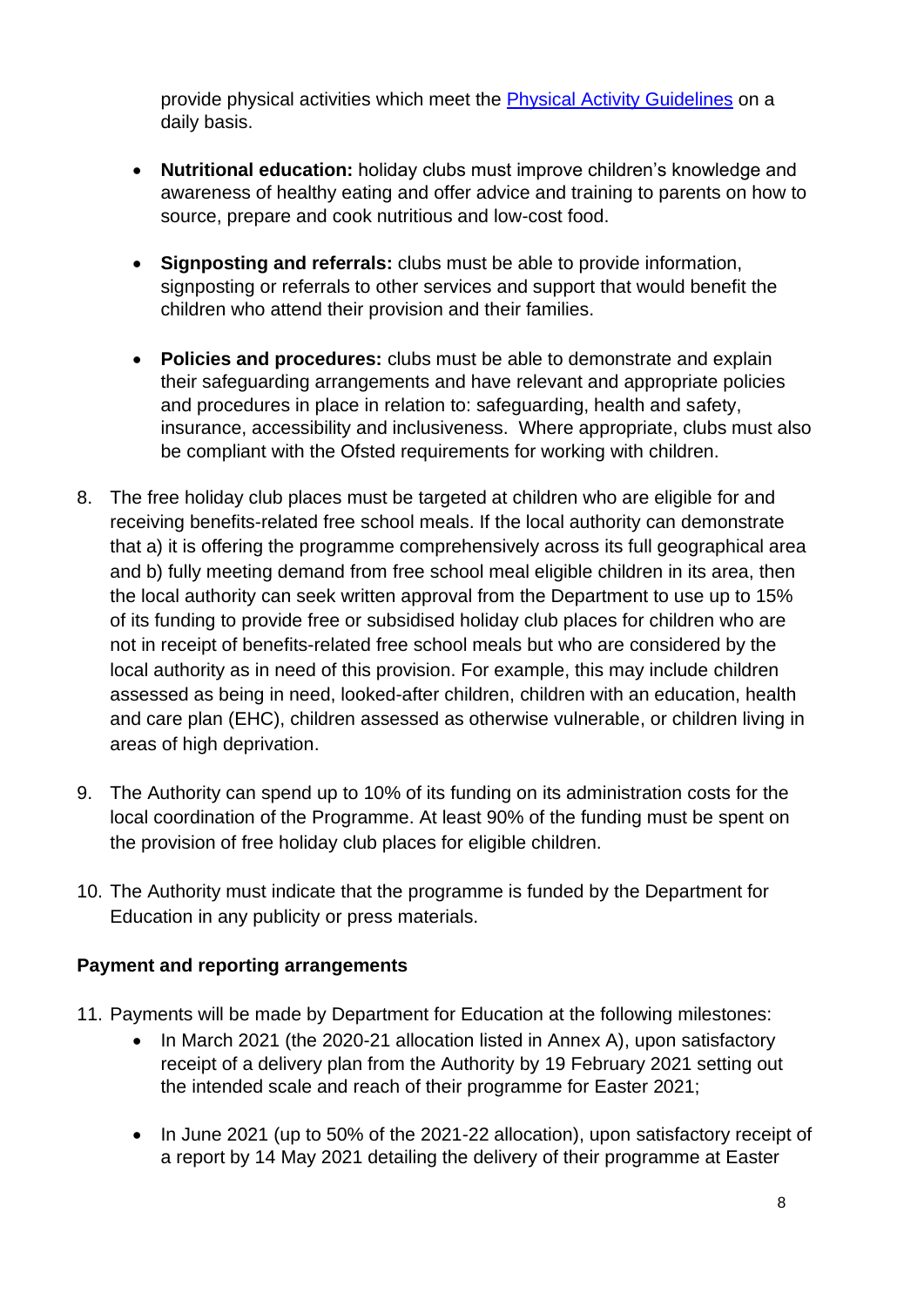2021 along with a delivery plan for Summer 2021;

- In November 2021 (up to 30% of the 2021-22 allocation), upon satisfactory receipt of a report by 15 October detailing the delivery of the programme at Summer 2021 along with a delivery plan for Christmas 2021;
- In February 2022 (up to 20% of the 2021-22 allocation), upon satisfactory receipt of a report by 29 January detailing the delivery of the programme at Christmas 2021 along with final report for the whole 2021 programme and a certificate of expenditure.
- 12. The above reports will be provided in accordance with guidance issued by the Department and will include data on children attending clubs in each local authority area.
- 13. The Authority will work with the Department and with any support organisation appointed to work on behalf of the Department in relation to the monitoring and delivery of the Programme.
- 14. The payments will take account of expenditure already made or committed, along with proposed future activity, as indicated in the reports mentioned in para 9. If the Authority has not spent and does not plan to spend its maximum allocation, the Department will reduce the overall payment to the Authority to reflect the actual expenditure. The overall annual payment will not exceed the maximum allocation listed for each Authority in Annex A.
- 15. If at any time the Authority becomes aware that the allocation for each period no longer reflects the pattern of actual eligible expenditure, the Authority must inform the Department as soon as possible. The Secretary of State reserves the right to alter the timing or amount of grant payments accordingly.
- 16. The Recipient will not overspend on the Programme, over and above their maximum funding allocation, without the prior written approval of the Department. Unauthorised overspends will not be reimbursed by the Department. Any identified overpayment of funds will be returned to the Department for Education as soon as identified.
- 17. The Authority's nominated responsible officer must confirm at the end of each financial year that the funding has been properly expended.
- 18. The Authority must maintain a sound system of internal financial controls. If the Authority has any grounds for suspecting financial irregularity in the use of any grant paid under this Determination, it must notify the Department immediately, explain what steps are being taken to investigate the suspicion and keep the Department informed about the progress of the investigation. For these purposes "financial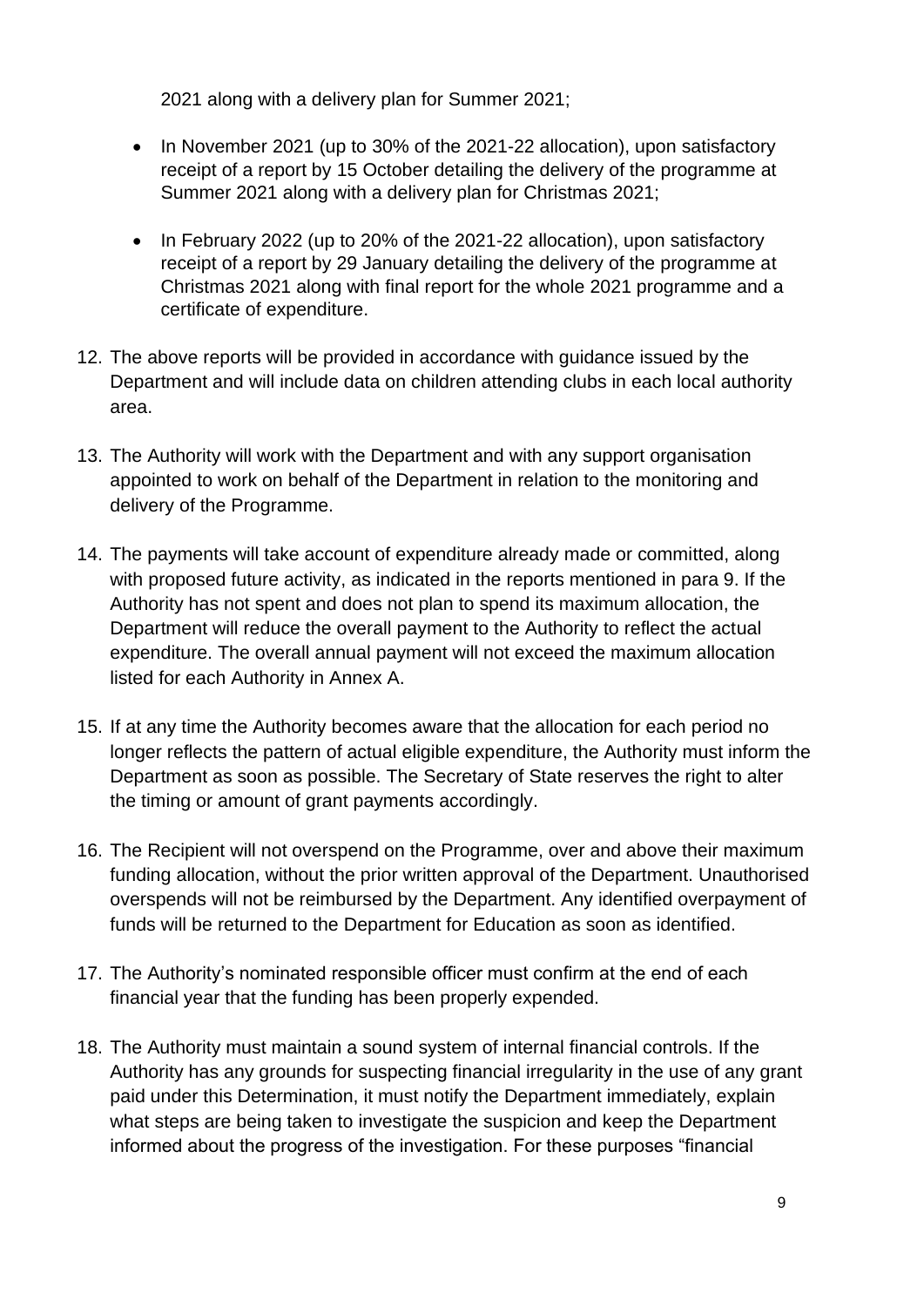irregularity" includes fraud or other impropriety, mismanagement, and the use of grant for purposes other than those for which it was provided.

#### **Records**

- 19. The Authority must maintain reliable, accessible and up to date accounting records with an adequate audit trail for all expenditure funded by grant monies under this Determination.
- 20. The Authority and any person acting on behalf of the Authority must allow: a) the Comptroller and Auditor General or appointed representatives, or b) the Secretary of State or appointed representatives, free access at all reasonable times to all documents (including computerised documents and data) and other information as are connected to the grant payable under this Determination, or to the purposes for which grant was used, subject to the provisions in paragraph 22.
- 21. The documents, data and information referred to in paragraphs 19 to 23 are such which the Secretary of State or the Comptroller and Auditor General may reasonably require for the purposes of 'spot checking' administrative costs or significant amounts paid under the Scheme or a financial audit of any department or other public body or for carrying out examinations into the economy, efficiency and effectiveness with which any department or other public body has used its resources. The Authority must provide such further explanations as are reasonably required for these purposes.
- 22. Paragraphs 19 to 21 do not constitute a requirement for the examination, certification or inspection of the accounts of the Authority by the Comptroller and Auditor General under section 6(3) of the National Audit Act 1983. The Secretary of State and Comptroller and Auditor General will seek access in a measured manner to minimise any burden on the Authority and will avoid duplication of effort by seeking and sharing information with local auditors.
- 23. The Authority must have a system of internal financial controls to safeguard against fraud and theft (which shall be developed and maintained in accordance with generally accepted accounting practices having regard to the amount of funding and the size of the authority) and shall require that internal/external auditors report on the adequacy or otherwise of that system. All case of fraud or theft (whether proven or suspected) relating to the funded activities must be referred to the Department.

#### **Recovery of Grant**

24. If the Authority fails to comply with any of these conditions, or if any overpayment is made under this grant or any amount is paid in error, or if any of the events set out in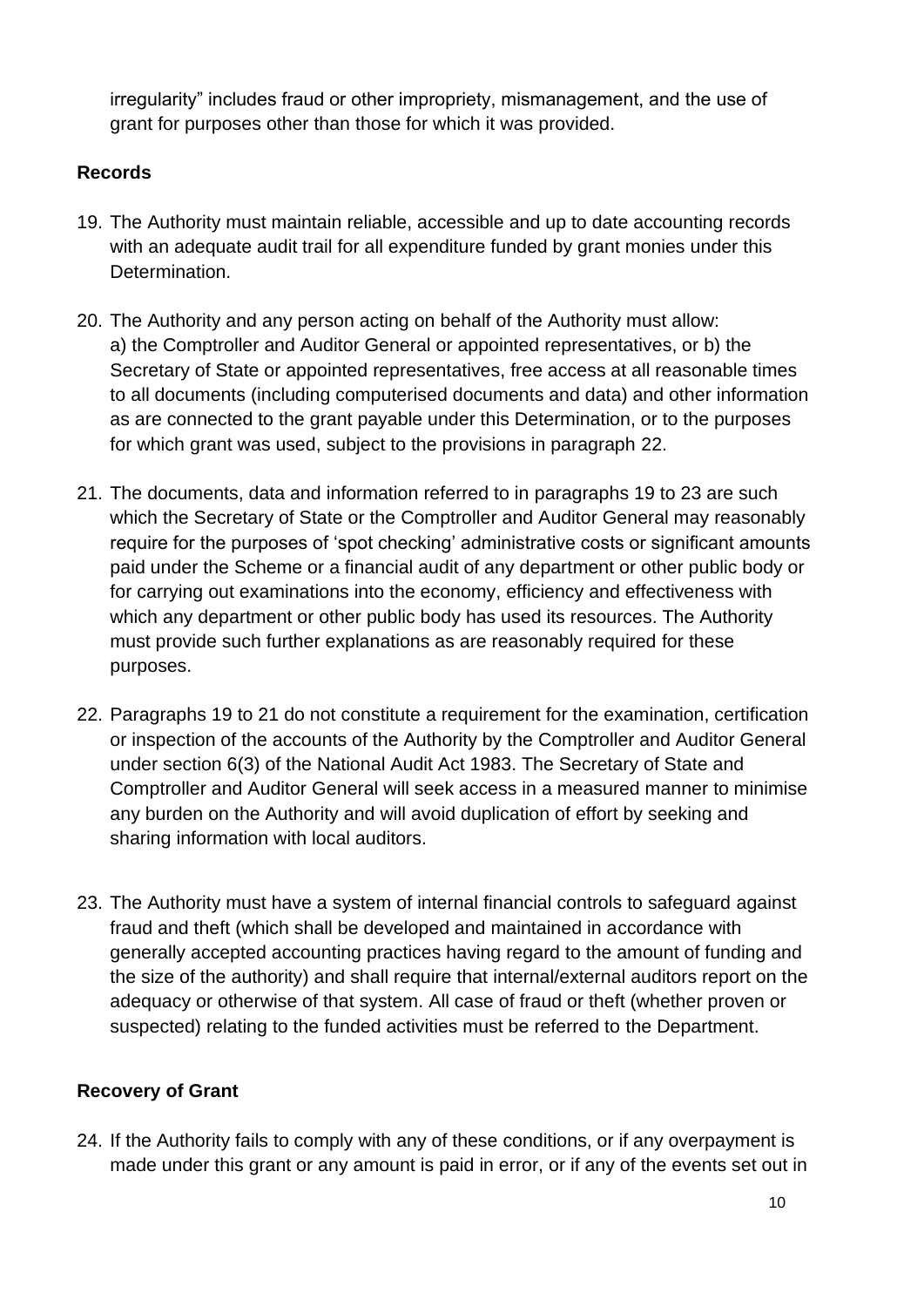paragraph 25 occurs, the Secretary of State may reduce, suspend or withhold grant payments or require the repayment of the whole or any part of the grant monies paid, as may be determined by the Secretary of State and notified in writing to the Authority. Such sum as has been notified will immediately become repayable to the Secretary of State who may set off the sum against any future amount due to the Authority from central government.

25. The events referred to in paragraph 24 are:

a) the Authority purports to transfer or assign any rights, interests or obligations arising under this Determination without the prior agreement of the Secretary of State,

b) any information provided in any application for grant monies payable under this Determination, or in any subsequent supporting correspondence is found to be significantly incorrect or incomplete in the opinion of the Secretary of State,

c) it appears to the Secretary of State that other circumstances have arisen or events have occurred that are likely to significantly affect the Authority's ability to deliver the Scheme,

d) the Authority's Section 151 officer is unable to provide reasonable assurance that the Statement of Grant Usage, in all material respects, fairly presents the eligible expenditure in the Period in accordance with the definitions and conditions in this Determination, or

e) the Authority fails to provide the delivery plans, reports or certificate of expenditure specified in this Grant Determination and its Annexes.

#### **Impact of COVID-19**

- 26.The Department acknowledges that delivery of the programme at Easter could potentially be impacted by COVID-19. In some cases, face-to-face delivery of holiday clubs may not be possible in the Authority's area and remote delivery of the programme may, in some circumstances, be more viable.
- 27.If the Authority cannot hold face-to-face holiday clubs as a result of COVID-19, the Authority may operate flexibly to ensure that eligible children still receive the type of support detailed in paragraph 7. For example, this may involve children receiving healthy meals and/or activity packs at home if they are unable to congregate in holiday clubs due to COVID-19.
- 28.In the event of disruption to the planned programme: